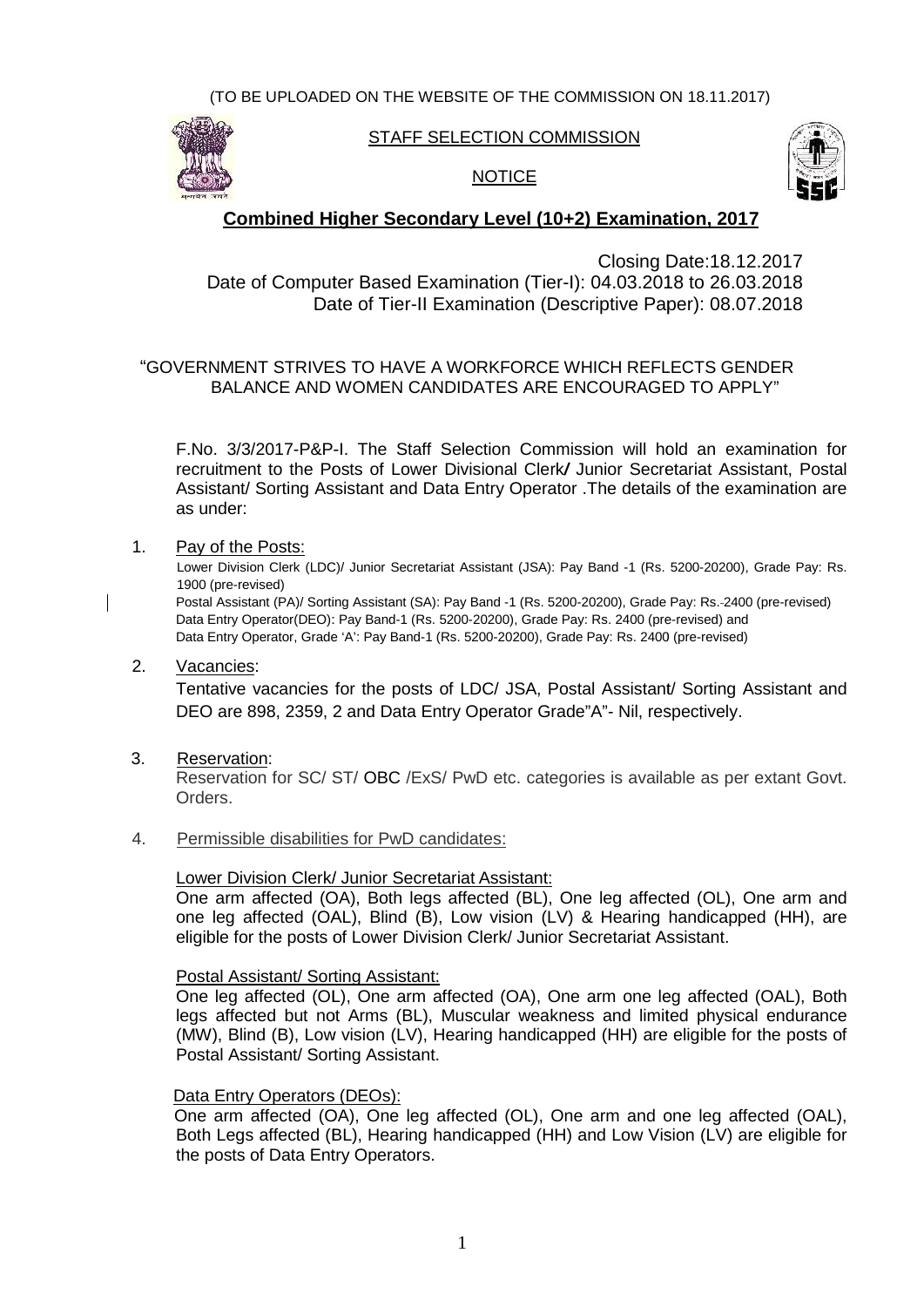#### 5. Nationality/ Citizenship:

A candidate must be either:

(a) a citizen of India, or

(b) a subject of Nepal, or

(c) a subject of Bhutan, or

(d) a Tibetan refugee who came over to India, before the 1st January,1962, with the intention of permanently settling in India, or

(e) a person of Indian origin who has migrated from Pakistan, Burma, Sri Lanka, East African countries of Kenya, Uganda, the United Republic of Tanzania(Formerly Tanganyika and Zanzibar),Zambia, Malawi, Zaire, Ethiopia and Vietnam with the intention of permanently settling in India.

Provided that a candidate belonging to categories (b), (c), (d) and (e) above shall be a person in whose favour a certificate of eligibility has been issued by the Government of India.

A candidate in whose case a certificate of eligibility is necessary may be admitted to the Examination but the offer of appointment will be given only after, the necessary eligibility certificate has been issued to him/ her by the Government of India.

6. Age Limit: 18-27 years as on 01.08.2018 (Candidates born not before 02-08-1991 and not later than 01-08-2000).

| Code | Category                                                                                                                                                                          | Permissible age relaxation                                                                                     |
|------|-----------------------------------------------------------------------------------------------------------------------------------------------------------------------------------|----------------------------------------------------------------------------------------------------------------|
| No.  |                                                                                                                                                                                   |                                                                                                                |
| 01   | SC/ST                                                                                                                                                                             | 5 years                                                                                                        |
| 02   | <b>OBC</b>                                                                                                                                                                        | 3 years                                                                                                        |
| 03   | Persons with Disabilities (PwD)                                                                                                                                                   | 10 years                                                                                                       |
| 04   | $PWD + OBC$                                                                                                                                                                       | 13 years                                                                                                       |
| 05   | $PWD + SC/ST$                                                                                                                                                                     | 15 years                                                                                                       |
| 09   | Ex-Servicemen                                                                                                                                                                     | 03 years after deduction of the<br>military service rendered from<br>the actual age as on the closing<br>date. |
| 15   | Central Govt. Civilian Employees who<br>have rendered not less than 3 years<br>regular and continuous service as on<br>Closing date.                                              | Up to 40 years of age                                                                                          |
| 19   | Central Govt. Civilian Employees (SC/ST)<br>who have rendered not less than 3 years<br>regular and continuous service as on<br>Closing date.                                      | Up to 45 years of age                                                                                          |
| 21   | Candidates who had<br>ordinarily<br>been<br>domiciled in the State of Jammu &<br>Kashmir during the period from 1 <sup>st</sup> January<br>1980 to 31 <sup>st</sup> December 1989 | 5 years                                                                                                        |
| 24   | Widows/Divorced Women/Women<br>judicially separated and who are not<br>remarried                                                                                                  | Up to 35 years of age                                                                                          |
| 26   | Widows/ Divorced Women/ Women<br>judicially separated and who are not<br>remarried (SC/ST)                                                                                        | Up to 40 years of age                                                                                          |
| 27   | Defence Personnel disabled in operation                                                                                                                                           | 3 years                                                                                                        |

Permissible relaxation in Upper age limit for different categories are as under: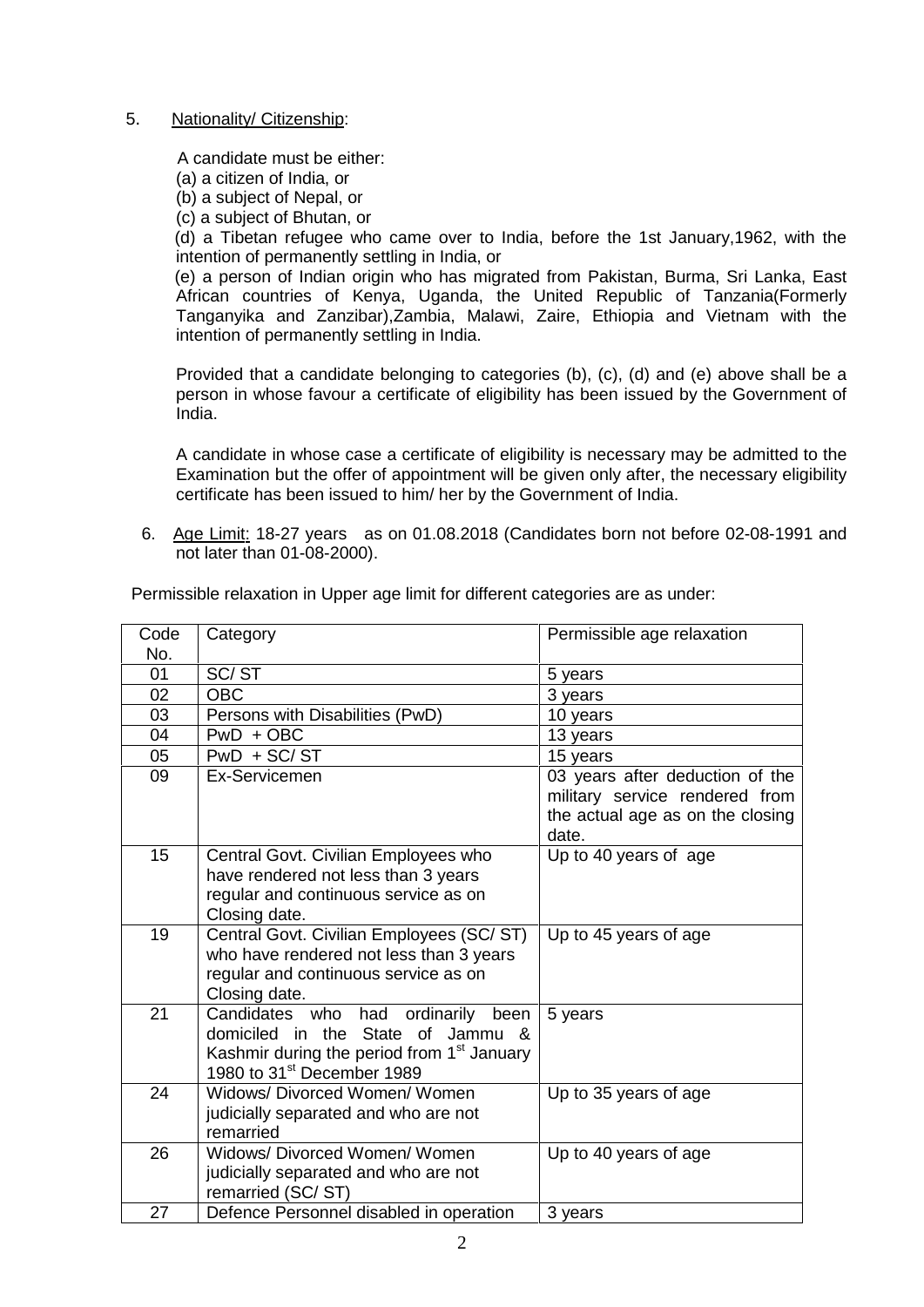|    | during hostilities with any foreign country<br>or in a disturbed area and released as a<br>consequence thereof                                                                                        |                                                                                                                                                  |
|----|-------------------------------------------------------------------------------------------------------------------------------------------------------------------------------------------------------|--------------------------------------------------------------------------------------------------------------------------------------------------|
| 29 | Defence Personnel disabled in operation<br>during hostilities with any foreign country<br>or in a disturbed area and released as a<br>consequence thereof (SC/ST)                                     | $8(3+5)$ years                                                                                                                                   |
| 33 | Service Clerks in the last year of their<br>colour service in the Armed Forces                                                                                                                        | Up to 45 years of age                                                                                                                            |
| 35 | Service Clerks in the last year of their<br>colour service in the Armed Forces<br>(SC/ST)                                                                                                             | Up to 50 years of age                                                                                                                            |
| 36 | Retrenched census employees of Office of<br>Registrar General of India (They will be<br>considered only for offices under RGI in<br>their order of merit and subject to<br>availability of vacancies) | 3 years plus length of service<br>rendered by them in connection<br>with<br>before<br>census,<br>retrenchment, and weightage of<br>past service. |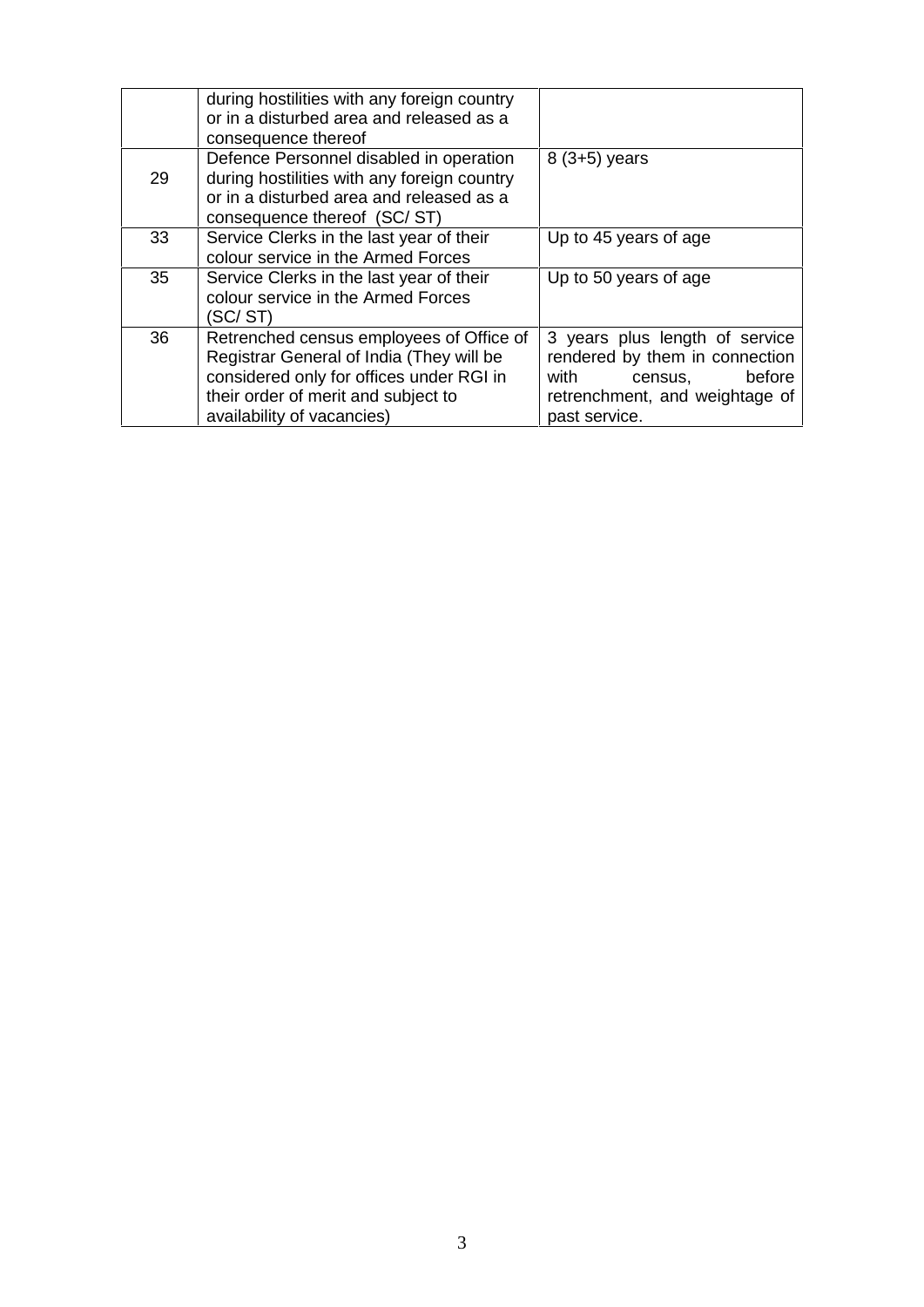Ex-servicemen who have already secured employment in civil side under Central Government in Group 'C' posts on regular basis after availing of the benefits of reservation given to ex-servicemen for their re-employment are NOT eligible for the benefit of reservation and fee concession. However, if an ex-serviceman applies for various vacancies before joining any civil employment, he/ she can avail of the benefit of reservation as ex-serviceman for subsequent employment, if he/ she immediately, after joining civil employment, gives selfdeclaration/ undertaking to the concerned employer about the date-wise details of application for various vacancies for which he/ she had applied for before joining the initial civil employment as mentioned in the OM No. 36034/1/2014-Estt (Res) dated 14.08.2014 issued by DoP&T.

The period of "Call up Service" of an Ex-Serviceman in the Armed Forces shall also be treated as service rendered in the Armed Forces for purpose of age relaxation as per rules.

For any serviceman of the three Armed Forces of the Union to be treated as Ex-Serviceman for the purpose of securing the benefits of reservation, he must have already acquired, at the relevant time of submitting his application for the Post / Service, the status of ex-serviceman and /or is in a position to establish his acquired entitlement by documentary evidence from the competent authority that he would complete specified term of engagement with the Armed Forces within the stipulated period of one year from the Closing Date (i.e. 18.12.2017),

Explanation: An 'ex-serviceman' means a person –

(i) who 'has served in any rank whether as a combatant or noncombatant in the Regular Army, Navy and Air Force of the Indian Union, and

(a) who either has been retired or relieved or discharged from such service whether at his own request or being relieved by the employer after earning his or her pension; or

- (b) who has been relieved from such service on medical grounds attributable to military service or circumstances beyond his control and awarded medical or other disability pension; or
- ((c) (i) who has been released from such service as a result of reduction in establishment; or (ii) who has been released from such service after completing the specific period of engagement, otherwise than at his own request, or by way of dismissal, or discharge on account of misconduct or inefficiency and has been given a gratuity; and includes personnel of the Territorial Army, namely, pension holders for continuous embodied service or broken spells of qualifying service; or

iii) personnel of the Army Postal Service who are part of Regular Army and retired from the Army Postal Service without reversion to their parent service with pension, or are released from the Army Postal service on medical grounds attributable to or aggravated by military service or circumstance beyond their control and awarded medical or other disability pension; or

iv) personnel, who were on deputation in Army Postal Service for more than six months prior to the 14th April, 1987;or

- v) Gallantry award winners of the Armed forces including personnel of Territorial Army; or
- vi) Ex-recruits boarded out or relieved on medical ground and granted medical disability pension.

Reservation and age concession is not admissible to sons, daughters and dependents of ex- servicemen.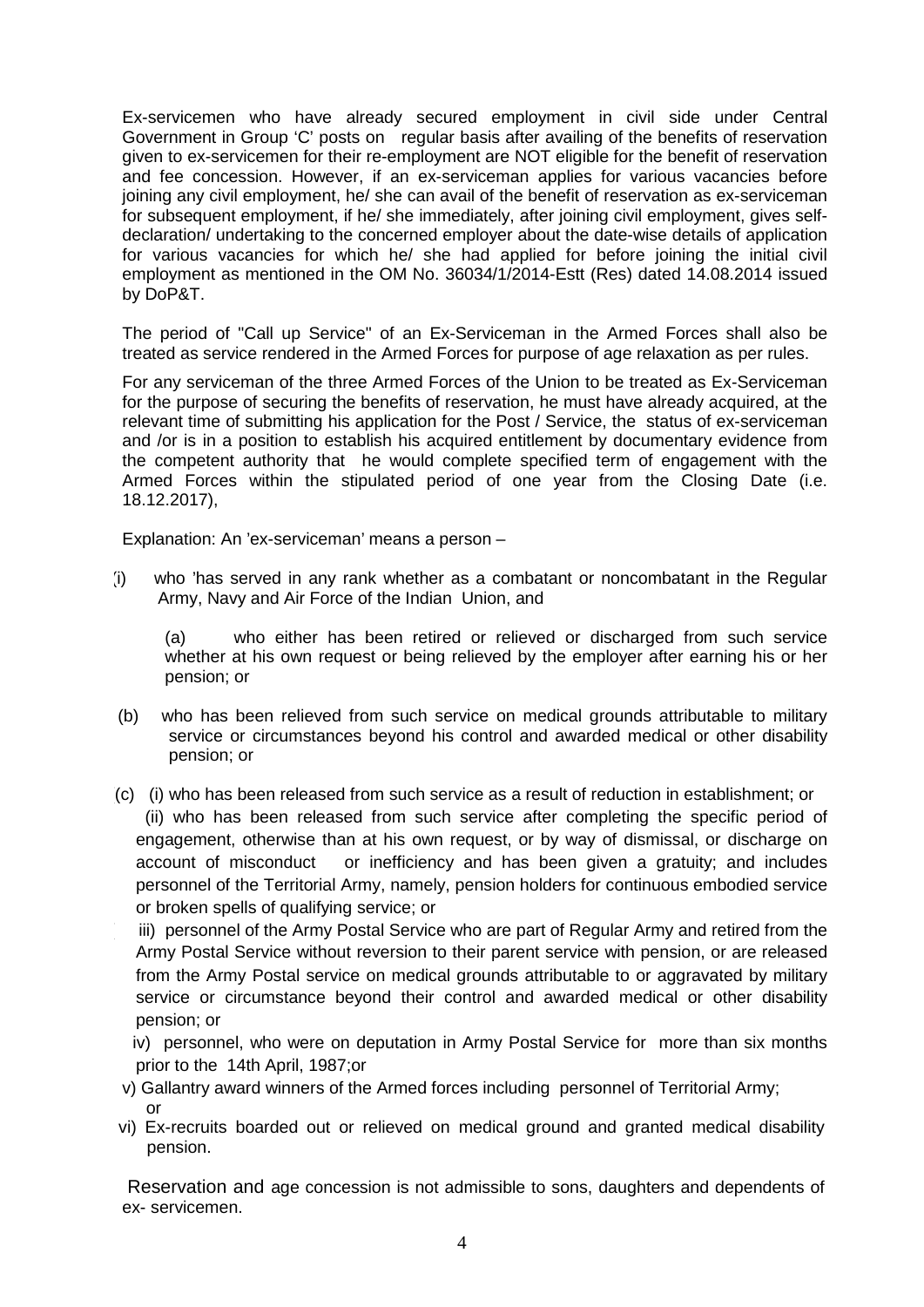Service Clerks in the last year of their colour service in the Armed Forces, i.e. only those who are due for release from the Army during the period 19.12.2017 to 18.12.2018 are eligible for age-relaxation. Such candidates are not entitled to any concession in fee.

Such candidates will be eligible to compete only for vacancies in Armed Forces Headquarters and Inter-Service Organization, which are not reserved for Ex-servicemen, in their order of merit and subject to availability of vacancies.

As per Supreme Court direction dated 24.02.1995 in Appeal No.731-69 of 1994, Age relaxation will be available for Group-'C' posts in the O/o RGI(Registrar General of India) for retrenched Census employees as under

- (i) Age relaxation by 3 years plus length of service rendered by them in connection with census, before retrenchment ,
- (ii) Weightage of past service.

#### 7. Process of certification and format of certificates:

Candidates who wish to be considered against vacancies reserved/ or seek age-relaxation must submit requisite certificate from the competent authority, in the prescribed format when such certificates are sought by concerned Regional/ Sub Regional Offices at the time of Skill Test/ Document Verification. Otherwise, their claim for SC/ ST /OBC / PwD/ ExS status will not be entertained and their candidature/ applications will be considered under General (UR) category. The formats of the certificates are annexed with the Notice of Examination. Certificates obtained in any other format will not be accepted. A person seeking appointment on the basis of reservation to OBCs must ensure that he/ she possesses the caste/ community certificate and does not fall in creamy layer on the crucial date. The crucial date for this purpose will be the closing date for receipt of applications i.e. on 18.12.2017. Candidates may also note that in respect of the above, their candidature will remain provisional till the veracity of the concerned document is verified by the Appointing Authority.

Candidates are warned that they may be permanently debarred from the examinations conducted by the Commission in case they fraudulently claim SC/ ST/ OBC/ExS/ PwD status.

8. Provision of Compensatory Time and assistance of scribe: The Visually Handicapped/ cerebral palsy candidates will be allowed compensatory time in the examination. In addition, the orthopedically handicapped candidates (other than a candidate afflicted by Cerebral Palsy) who has a locomotor disability (40% or more) wherein the dominant writing extremity is affected to the extent of slowing down the performance of the candidate (such deficiency to be indicated in the medical certificate submitted by the candidate), such candidates can also avail the assistance of a scribe and a compensatory time of 20 minutes per hour in the examination, subject to such requests being made in the application form. Persons with visual disability of less than forty percent will not be considered as visually handicapped persons. One eyed candidates and partially blind candidates who are able to read the normal Question Paper set with or without magnifying glass and who wish to write/ indicate the answer with the help of Magnifying Glass will be allowed to use the same in the Examination Hall and will not be entitled to a Scribe. Such candidates will have to bring their own Magnifying Glass to the Examination Hall. Question Papers and Answer Sheets will not be provided in Braille.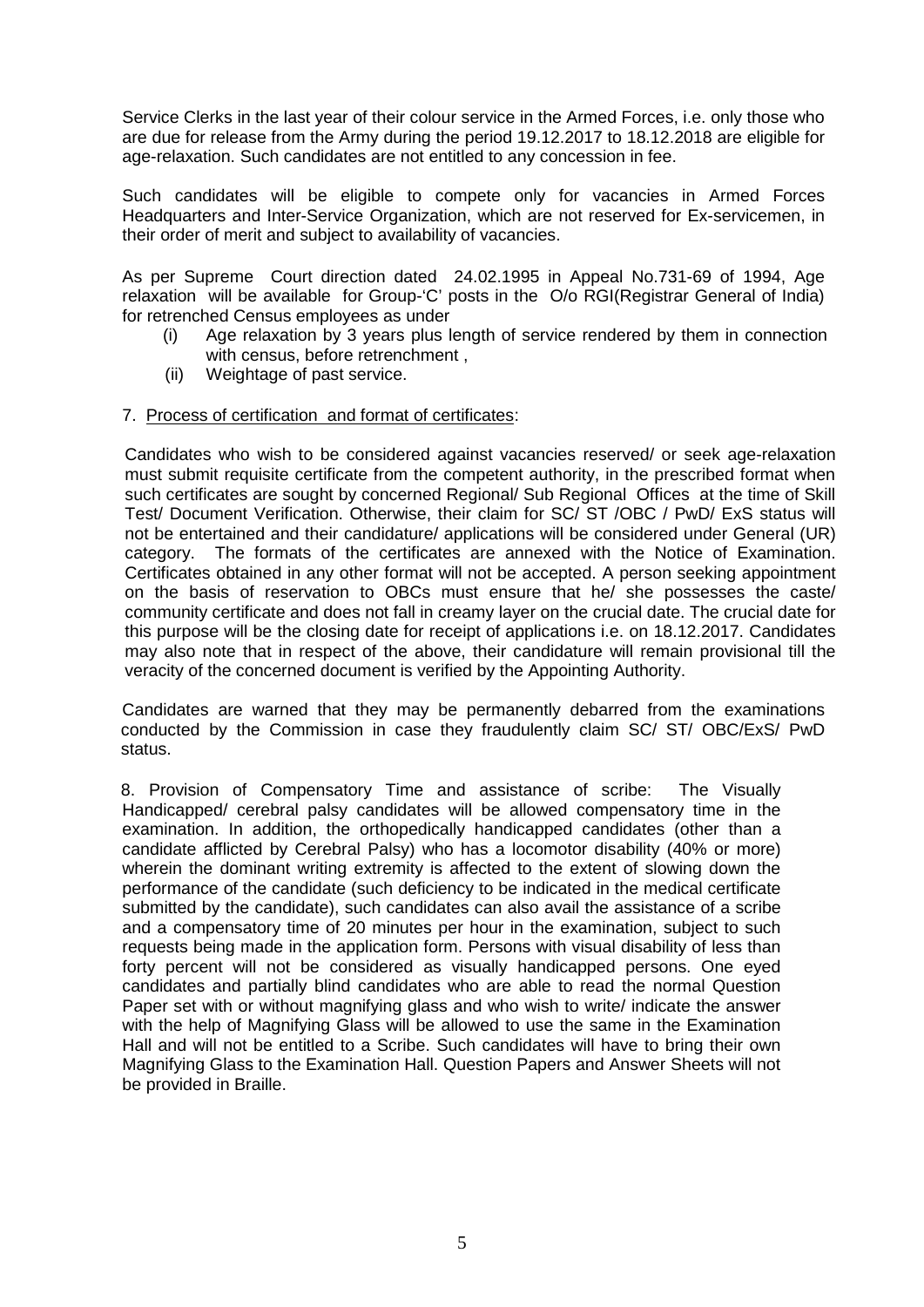## 9. Educational Qualification (As on 01.08.2018)

- i. Must have passed  $12<sup>th</sup>$  Standard or equivalent examination from a recognized Board or University.
- ii. For Data Entry Operator in the Office of Comptroller and Auditor General of India (C&AG): 12th Standard pass in Science stream with Mathematics as a subject from a recognized Board or equivalent.

As per Ministry of Human Resource Development Notification dated 10.06.1995 published in Gazette of India, all the degree/ diplomas/ certificates including technical education degree/ diploma awarded through Open and Distance Learning mode of education by the Universities established by an Act of Parliament or State Legislature, Institutions Deemed to be Universities under Section 3 of the University Grants Commission Act 1956 and Institutions of National Importance declared under an Act of Parliament stand automatically recognized for the purpose of employment to posts and services under the Central Government provided they have been approved by the Distance Education Bureau, University Grants Commission.

Candidates who have not yet acquired but will acquire the educational qualification and produce documentary evidence from the Board/ University in support thereof as on 01.08.2018 will also be eligible.

All candidates who are called for appearing in the Document Verification will be required to produce the relevant Certificate in Original such as Mark sheets, Provisional Certificate, etc. as proof of having acquired the minimum educational qualification on or before 01.08.2018 failing which the candidature of such candidate will be cancelled by the Commission. The candidates who are able to prove, by documentary evidence that the result of the qualifying examination was declared on or before the cutoff date i.e. 01.08.2018 and he/ she has been declared passed, will be considered to have the required Educational Qualification.

#### 10. How to apply:

Candidates must apply online through the website http://www.ssconline.nic.in. or 'Click here to apply' link provided at http://www.ssc.nic.in->Apply->CHSL. Procedure for online submission of applications is given at Annexure-II.

#### 11. Application fee and mode of fee payment:

Fee payable: Rs. 100/-(Rupees One Hundred only).

Fee can be paid through SBI Challan/ SBI Net Banking or by using Visa/ Mastercard/ Maestro Credit/ Debit card.

Women candidates of all categories and candidates belonging to Scheduled Caste, Scheduled Tribe, Persons with Disability (PwD) and Ex-servicemen (ExS) eligible for reservation are exempted from payment of fee. Applications received without the prescribed fee shall not be considered and summarily rejected. No representation against such rejection will be entertained. Fee once paid shall not be refunded under any circumstances nor will it be adjusted against any other examination or selection.

Candidates who are not exempted from fee payment must ensure that their fee has been deposited with SSC. If the fee is not received by SSC, status of Application Form is shown '**Incomplete**' and this information is **printed on the top of the Application Form**. Further, such status can be verified at 'Check your Application Status Here" tab provided at *http://www.ssconline.nic.in*. Such applications which remain incomplete due to non-receipt of fee will be **SUMMARILY REJECTED** and no request for consideration of such applications and fee payment after the period specified in the Notice of Examination shall be entertained.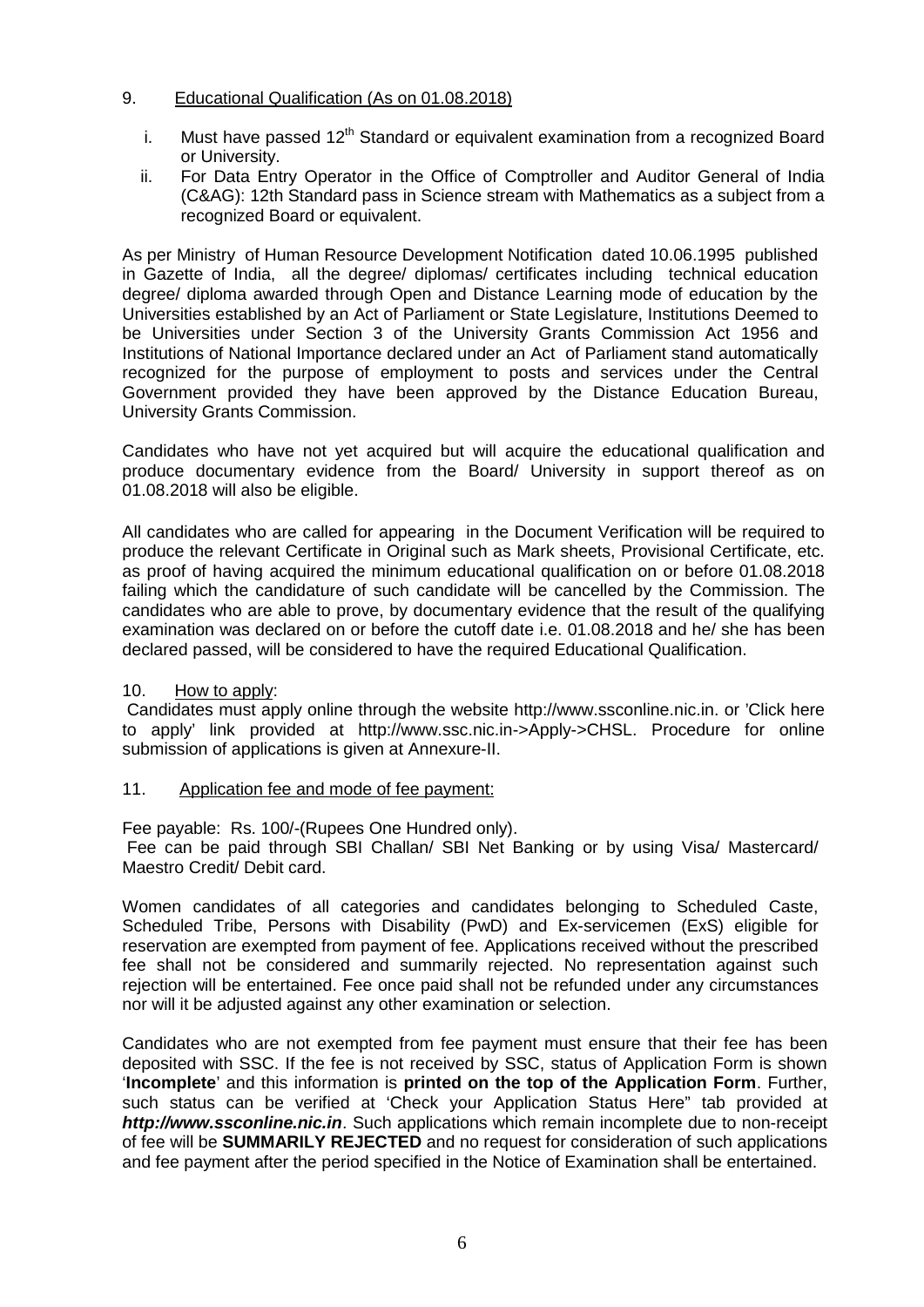# 12. Centre of Examination

A candidate must indicate the Centre in the online Application Form in which he/ she desires to take the examination:-

| S.No | Examination Centres &<br><b>Centre Code</b>                                                                                                                                                                                                                                                                                           | <b>SSC Region</b>                       | Address of SSC Regional<br>Office                                                                                                                                                                                                       |
|------|---------------------------------------------------------------------------------------------------------------------------------------------------------------------------------------------------------------------------------------------------------------------------------------------------------------------------------------|-----------------------------------------|-----------------------------------------------------------------------------------------------------------------------------------------------------------------------------------------------------------------------------------------|
| 1.   | Agra(3001),<br>Allahabad(3003),<br>Bareilly(3005),<br>Gorakhpur(3007)<br>Lucknow (3010),<br>,Kanpur(3009),<br>Meerut(3011),<br>Varanasi(3013),<br>Bhagalpur(3201),<br>Muzaffarpur(3205), Patna(3206)                                                                                                                                  | Central<br>Region (CR)                  | Regional Director (CR),<br>Selection<br><b>Staff</b><br>Commission,<br>$21 - 23$ ,<br>Lowther<br>Road,<br>Allahabad,<br>Uttar Pradesh-211 002.                                                                                          |
| 2.   | Gangtok(4001),<br>Ranchi(4205),<br>Barasat(4402),<br>Berhampore(WB)<br>Chinsurah(4405),<br>(4403),<br>Jalpaiguri(4408),<br>Kolkata(4410),<br>Midnapur(4413),<br>Malda(4412),<br>Siliguri(4415),<br>Berhampore<br>(Odisha)(4602),<br>Bhubaneshwar(4604),<br>Cuttack(4605),<br>Keonjhargarh(4606),<br>Sambalpur(4609), Port Blair(4802) | Eastern<br>Region (ER)                  | Regional Director (ER),<br><b>Staff</b><br>Selection<br>Commission,<br>1 <sup>st</sup><br>Building, (8 <sup>th</sup><br><b>MSO</b><br>Floor), 234/4,<br>Acharya Jagadish Chandra<br><b>Bose</b><br>Road, Kolkata,<br>West Bengal-700020 |
| 3.   | Bangalore(9001), Dharwar(9004),<br>Gulbarga(9005), Mangalore(9008),<br>Mysore(9009),<br>Kochi(9204),<br>Kozhikode(Calicut)(9206),<br>Thiruvananthapuram(9211),<br>Thrissur(9212)                                                                                                                                                      | Karnataka-<br>Kerala<br>Region<br>(KKR) | Regional Director (KKR),<br><b>Staff</b><br>Selection<br>Commission,<br>1 <sup>st</sup> Floor, "E" Wing,<br>Kendriya Sadan,<br>Koramangala, Bangalore,<br>Karnataka-560034                                                              |
| 4.   | Almora(2001),<br>Dehradun(2002),<br>Haldwani<br>(2003),<br>Srinagar(Uttarakhand)(2004),<br>Haridwar(2005),<br>Delhi(2201),<br>Ajmer(2401),<br>Alwar(2402),<br>Bharatpur(2403),<br>Bikaner(2404),<br>Jaipur(2405),<br>Jodhpur(2406),<br>Kota(2407), Sriganganagar(2408),<br>Udaipur(2409)                                              | Northern<br>Region (NR)                 | Regional Director (NR),<br><b>Staff</b><br>Selection<br>Commission,<br>Block No. 12,<br><b>CGO</b><br>Complex,<br>Lodhi<br>Road,<br>New Delhi-110504                                                                                    |
| 5.   | Itanagar(5001),<br>Dibrugarh(5102),<br>Guwahati<br>(Dispur)(5105),<br>Jorhat(5107),<br>Silchar(5111),<br>Kohima(5302),<br>Shillong(5401),<br>Imphal(5501),<br>Churachandpur(5502),<br><b>Ukhrul</b><br>(Manipur)(5503)<br>Agartala(5601),<br>Aizwal(5701)                                                                             | (North<br>Eastern<br>Region)            | Regional Director (NER),<br><b>Staff</b><br>Selection<br>Commission,<br><b>HOUSEFED Complex,</b><br>West End Block,<br><b>Beltola</b><br>Last<br>Gate,<br>Basistha Road,<br>Dispur, Guwahati, Assam-<br>781 006.                        |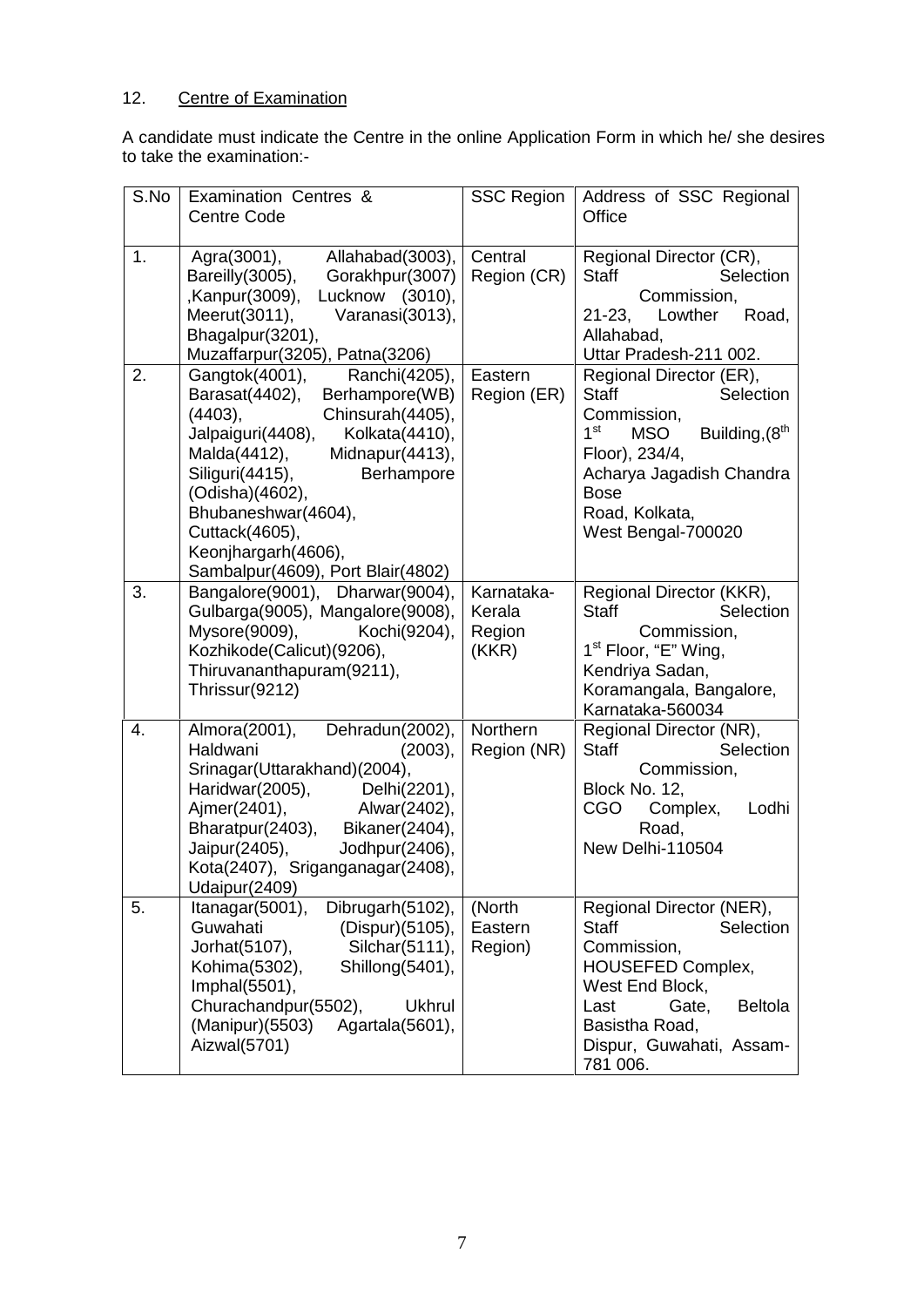| 6. | Guntur(8001),<br>Kurnool(8003),<br>Rajahmundry(8004),<br>Tirupati(8006),<br>Vishakhapatnam(8007),<br>Chennai(8201),<br>Coimbatore(8202), Madurai(8204),<br>Tiruchirapalli(8206),<br>Tirunelveli(8207),<br>Puducherry(8401),<br>Hyderabad(8601),<br>Nizamabad(8602),<br>Warangal(8603)                                                                                                               | Southern<br>Region (SR)                  | Regional Director (SR),<br><b>Staff</b><br>Selection<br>Commission,<br>EVK Sampath Building,<br>$2^{nd}$ Floor,<br>College Road, Chennai,<br>Tamil Nadu-600006                 |
|----|-----------------------------------------------------------------------------------------------------------------------------------------------------------------------------------------------------------------------------------------------------------------------------------------------------------------------------------------------------------------------------------------------------|------------------------------------------|--------------------------------------------------------------------------------------------------------------------------------------------------------------------------------|
| 7. | Ahmedabad(7001),<br>Vadodara(7002),<br>Rajkot(7006),<br>Surat(7007),<br>Bhavnagar(7009),<br>Kutch(7010),<br>Amravati(7201),<br>Aurangabad(7202),<br>Kolhapur(7203),<br>Mumbai(7204),<br>Nagpur(7205),<br>Nanded(7206),<br>Nashik(7207),<br>Pune(7208),<br>Thane(7210)<br>Bhandara(7211),<br>Chandrapur(7212),<br>Akola(7213),<br>Jalgaon(7214),<br>Ahmednagar(7215),<br>Alibaug(7216), Panaji(7801) | Western<br>Region<br>(WR)                | Regional Director (WR),<br><b>Staff</b><br>Selection<br>Commission,<br>1 <sup>st</sup> Floor, South Wing,<br>Pratishta Bhawan,<br>101 M.K. Road, Mumbai,<br>Maharashtra-400020 |
| 8. | Bhopal(6001),<br>Chindwara(6003),<br>Guna(6004),<br>Gwalior(6005),<br>Indore(6006),<br>Jabalpur(6007),<br>Khandwa(6009),<br>Ratlam(6011),<br>Satna(6014),<br>Sagar(6015),<br>Ambikapur(6201),<br>Bilaspur(6202)<br>Jagdalpur(6203),<br>Raipur(6204),<br>Durg(6205)                                                                                                                                  | Madhya<br>Pradesh<br>Sub-Region<br>(MPR) | Dy. Director (MPR),<br><b>Staff</b><br>Selection<br>Commission,<br>$J-5,$<br>Anupam<br>Nagar,<br>Raipur,<br>Chhatisgarh-492001                                                 |
| 9. | Anantnag(1001), Baramula(1002),<br>Jammu(1004),<br>Leh(1005),<br>Rajouri(1006),<br>Srinagar(J&K)(1007), Kargil(1008),<br>Dodda(1009),<br>Hamirpur(1202),<br>Shimla(1203),<br>Bhathinda(1401),<br>Jalandhar(1402),<br>Patiala(1403),<br>Amritsar(1404), Chandigarh(1601)                                                                                                                             | North<br>Western<br>Sub-Region<br>(NWR)  | Dy. Director (NWR),<br><b>Staff</b><br>Selection<br>Commission,<br>Block No. 3, Gr. Floor,<br>Kendriya Sadan, Sector-9,<br>Chandigarh-160017                                   |

A candidate may give option for three centres, in the order of priority, within the same region. No request for change of centre will be considered later under any circumstances. However, the Commission reserves the right to cancel any Centre and ask the candidates of that centre to appear from another centre. Commission also reserves the right to divert candidates of any centre to some other Centre to take the examination.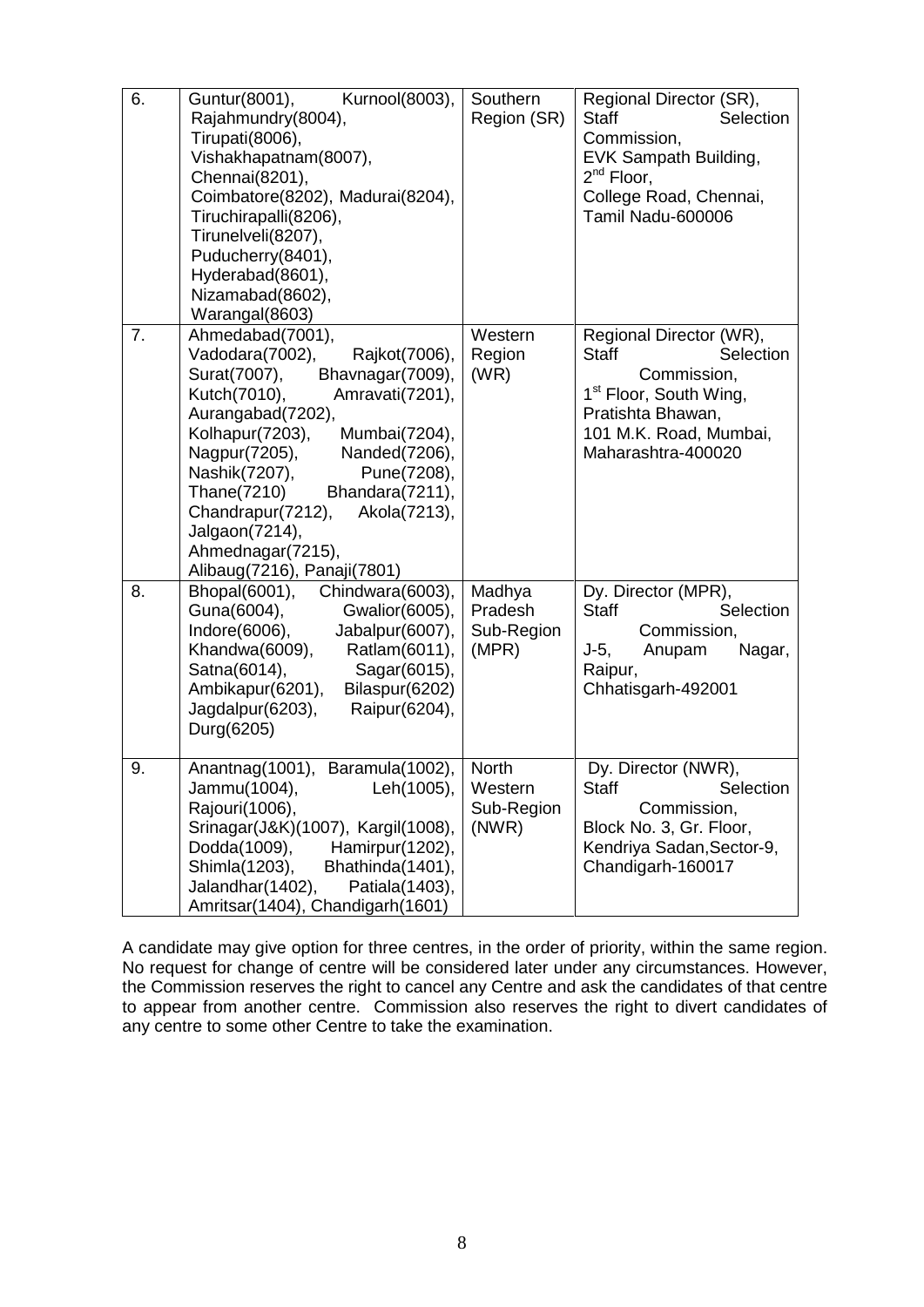## 13. Scheme of Examination:

The examination will consist of a Computer Based Examination (Tier-I), Descriptive Paper (Tier-II) and Typing Test/ Skill Test (Tier-III).

| Dates of<br>Computer<br>Based<br>Exam<br>(Tier-I) | Part         | Subject<br>(Not in sequence)                                              | Maximum<br>Marks | <b>Time Duration</b><br>(For all four Parts)                                                     |
|---------------------------------------------------|--------------|---------------------------------------------------------------------------|------------------|--------------------------------------------------------------------------------------------------|
| 04.03.2018<br>to<br>26.03.2018                    |              | English Language<br>(Basic Knowledge)<br>25 questions)                    | 50               | 60 Minutes<br>(afflicted<br>OH.<br>For<br>VH/<br>by                                              |
|                                                   | $\mathbf{I}$ | General Intelligence<br>(25 questions)                                    | 50               | Cerebral Palsy and OH<br>with<br>deformity in writing hand (Pl.<br>see Para 7 of notice).-<br>80 |
|                                                   | Ш            | Quantitative Aptitude<br>Arithmetic<br>(Basic<br>Skill)<br>(25 questions) | 50               | <b>Minutes</b>                                                                                   |
|                                                   | IV           | <b>General Awareness</b><br>(25 questions)                                | 50               |                                                                                                  |

Computer Based Examination: Tier-I (Objective Type):

This examination tier will consist of Objective Type - Multiple choice questions only. The questions will be set both in English & Hindi for Part-II, III & IV.

There will be negative marking of 0.50 marks for each wrong answer.

Answer Keys, in due course after the written examination, will be placed on Commission's website. Any representation regarding answer keys received within the time limit fixed by the Commission at the time of uploading of the answer keys will be scrutinized and the decision of the Commission in this regard will be final. No representation regarding Answer keys shall be entertained, afterwards.

The Commission reserves the right to introduce additional stage of examination which would be notified at suitable time, if considered necessary.

## 13.1 Indicative Syllabus for Computer Based Examination (Tier-I):

General Intelligence: It would include questions of both verbal and non-verbal type. The test will include questions on Semantic Analogy, Symbolic operations, Symbolic/ Number Analogy, Trends, Figural Analogy, Space Orientation ,Semantic Classification, Venn Diagrams, Symbolic/ Number Classification, Drawing inferences, Figural Classification, Punched hole/ pattern-folding & unfolding , Semantic Series, Figural Pattern – folding and completion, Number Series, Embedded figures, Figural Series, Critical Thinking, Problem Solving, Emotional Intelligence, Word Building, Social Intelligence, Coding and de-coding, Other sub-topics, if any Numerical operations.

English Language: Spot the Error, Fill in the Blanks, Synonyms/ Homonyms, Antonyms, Spellings/ Detecting mis-spelt words, Idioms & Phrases, One word substitution, Improvement of Sentences, Active/ Passive Voice of Verbs, Conversion into Direct/ Indirect narration, Shuffling of Sentence parts, Shuffling of Sentences in a passage, Cloze Passage, Comprehension Passage.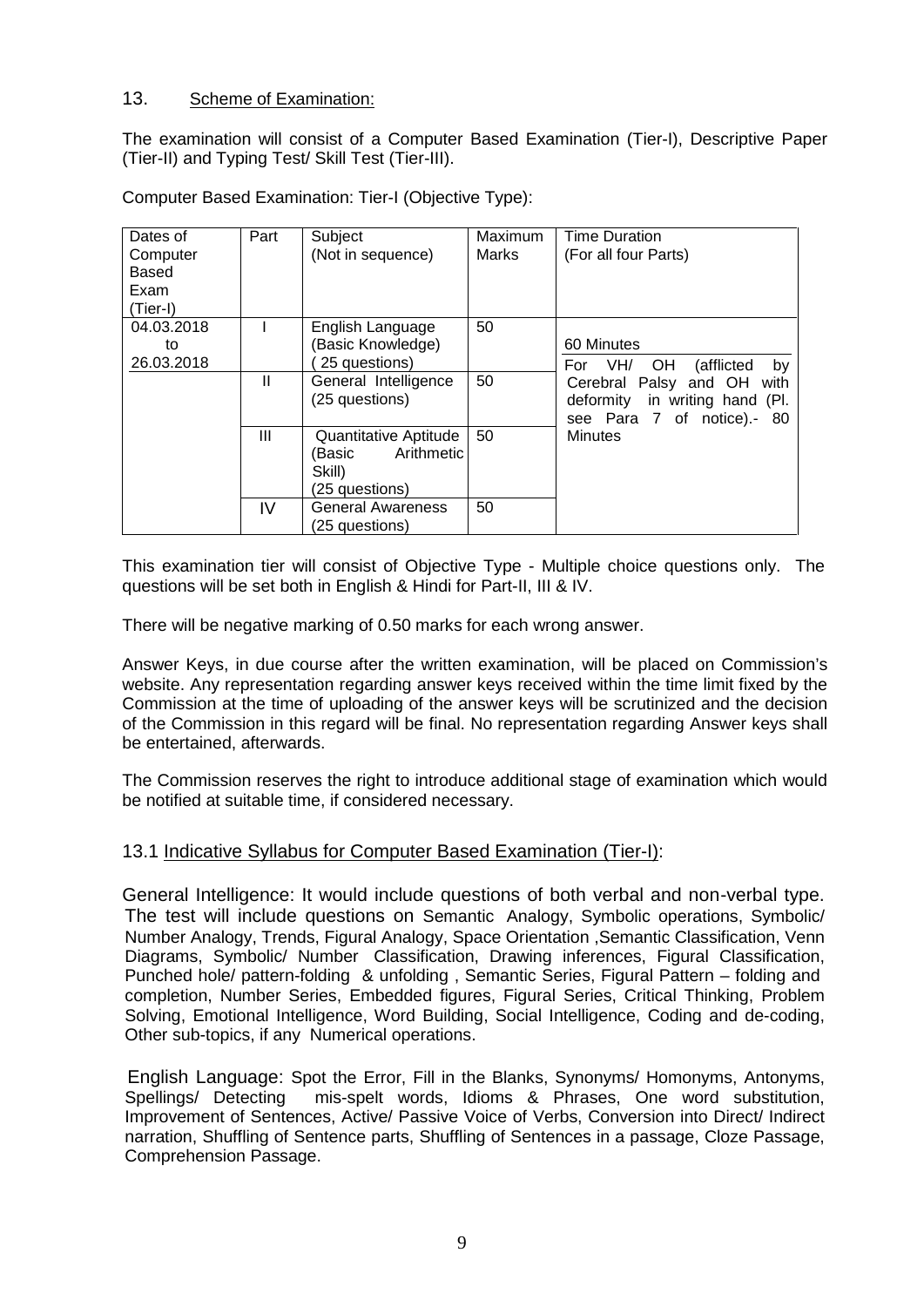## Quantitative Aptitude:

#### Arithmetic:

Number Systems: Computation of Whole Number, Decimal and Fractions, Relationship between numbers

Fundamental arithmetical operations: Percentages, Ratio and Proportion, Square roots, Averages, Interest (Simple and Compound), Profit and Loss, Discount, Partnership Business, Mixture and Allegation, Time and distance, Time and work.

Algebra: Basic algebraic identities of School Algebra and Elementary surds (simple problems) and Graphs of Linear Equations.

Geometry: Familiarity with elementary geometric figures and facts:

Triangle and its various kinds of centres, Congruence and similarity of triangles, Circle and its chords, tangents, angles subtended by chords of a circle, common tangents to two or more circles.

Mensuration: Triangle, Quadrilaterals, Regular Polygons, Circle, Right Prism, Right Circular Cone, Right Circular Cylinder, Sphere, Hemispheres, Rectangular Parallelepiped, Regular Right Pyramid with triangular or square Base

Trigonometry: Trigonometry, Trigonometric ratios, Complementary angles, Height and distances (simple problems only) Standard Identities like  $\sin^2\theta + \cos^2\theta = 1$  etc.,

Statistical Charts : Use of Tables and Graphs: Histogram, Frequency polygon, Bar diagram, Pie-chart

General Awareness: Questions are designed to test the candidate's general awareness of the environment around him and its application to society. Questions are also designed to test knowledge of current events and of such matters of everyday observation and experience in their scientific aspect as may be expected of an educated person. The test will also include questions relating to India and its neighboring countries especially pertaining to History, Culture, Geography, Economic Scene, General policy and scientific research.

For VH candidates of 40% and above visual disability and opting for SCRIBES there will be no component of Maps/ Graphs/ Diagrams/ Statistical Data in the General Intelligence & Reasoning/ Quantitative Aptitude.

#### **Tier-II (Descriptive Paper)**

Tier-II Paper will be a descriptive Paper of 100 Marks in 'Pen and Paper Mode

The duration of the paper would be for **one hour (20 minutes compensatory time will also be provided to the candidates mentioned in Para 7 above)**. This paper has been introduced to assess the writing skills of the candidates which is necessary in Government jobs. The Paper would comprise writing of an Essay of 200-250 words and Letter/ Application of approximately 150-200 words. The minimum qualifying marks in Tier-II would be 33 per cent. The performance in Tier II would be included for preparing merit. The paper will have to be written either in Hindi or in English. Part paper written in Hindi and Part in English will not be evaluated.

#### **Tier-III Examination**

Tier-III of the Examination would be the Skill Test/ Typing Test which would be of qualifying nature. Skill Test/ Typing Test would be in consonance with the provisions contained in para 12.2 and 12.3 given below. The final merit of the successful candidates would be determined on the basis of total score obtained by them in Tier-I and Tier-II.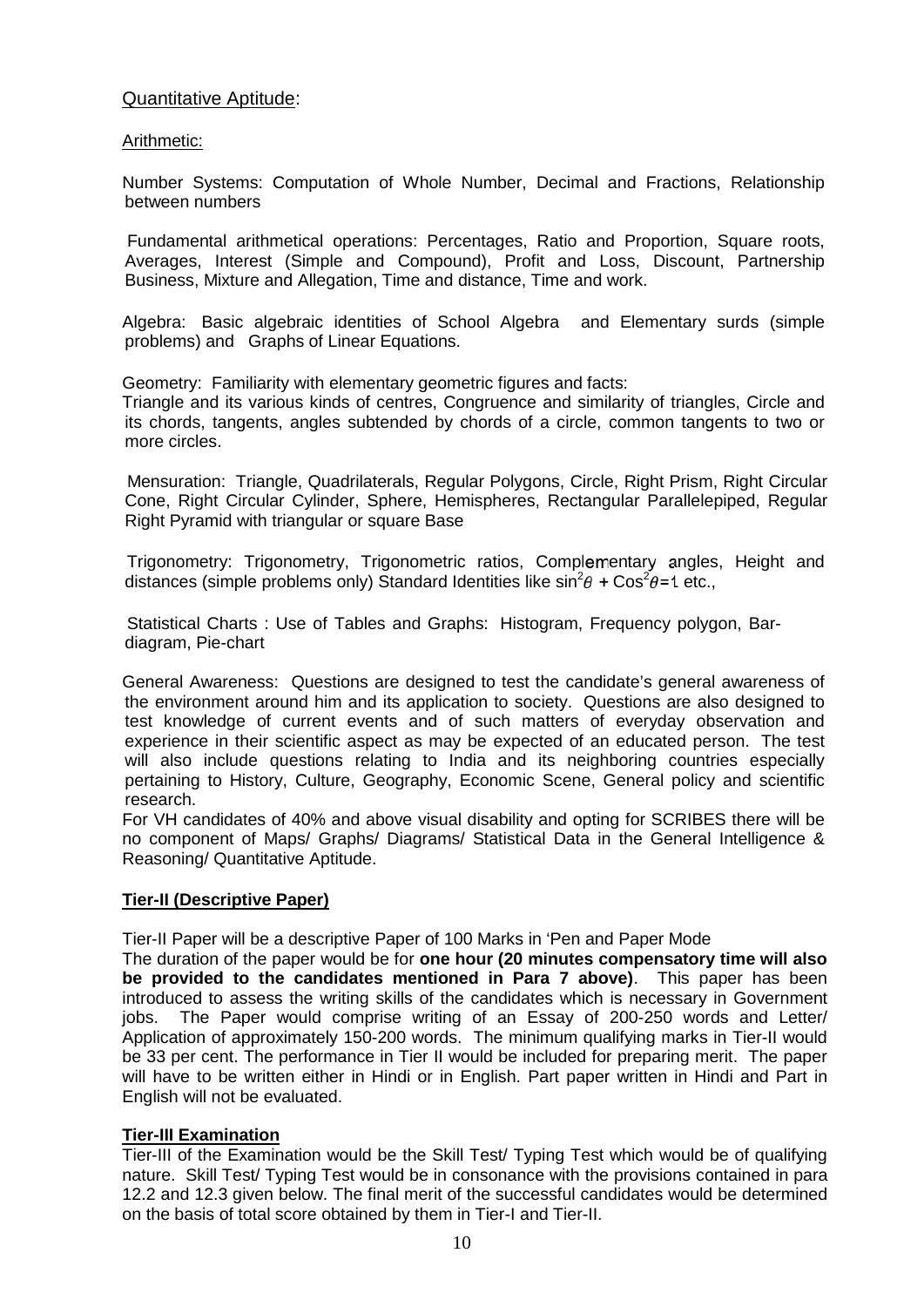#### 13.2 Skill Test for Data Entry Operator:

- i. Data Entry Speed of 8,000 (eight thousand) Key Depressions per hour on Computer.<br>ii. For post of Data Entry Operator in the Office of the Comptroller and Auditor Genera
- For post of Data Entry Operator in the Office of the Comptroller and Auditor General of India (C&AG):- A speed Test of not less than 15000 key depressions per hour for data entry work to be ascertained through speed test on Computer

The 'Speed of 8000 key depressions per hour on Computer' will be adjudged on the basis of the correct entry of words/ key depressions as per the given passage. The duration of the Test will be 15 (Fifteen) minutes and printed matter in English containing about 2000-2200 key-depressions would be given to each candidate who would enter the same in the Computer.

For the post of Data Entry Operator in the Office of the Comptroller and Auditor General of India (C&AG): The 'speed of 15000 key depressions per hour on Computer' will be adjudged on the basis of the correct entry of words/ key depressions as per the given passage. The duration of the Test will be 15 (Fifteen) minutes and printed matter in English containing containing about 3700-4000 key-depressions would be given to each candidate who would enter the same in the Computer.

VH/ OH (afflicted by Cerebral Palsy) and OH with deformity in writing hand (with 40% disability and above) will be allowed 35 minutes including compensatory time 20 minutes for the Skill Test.

The "Data Entry Speed" Skill Test would be of qualifying nature. Candidates allowed to take this test, will have to qualify the test at the prescribed speed on Computer, to be provided by the Commission or the agency authorized by the Commission to conduct such Skill Test at the centre/ venue so notified.

Only those candidates, who secure at least the minimum qualifying marks in the Computer Based Examination (Tier-I) and Descriptive Paper (Tier-II), as may be fixed by the Commission at its discretion, will be called for Skill Test. The Commission may also at its discretion, fix qualifying marks in each component of the written examination.

Provided that candidates belonging to Scheduled Castes, Scheduled Tribes, OBC, ExS and PwD categories may be called for the Skill Test by the Commission by applying relaxed standards if the Commission is of the opinion that sufficient number of candidates of these categories are not likely to be available for the Skill Test on the basis of qualifying criteria for general category candidates in order to fill up the vacancies reserved for these categories.

Only such candidates who qualify in the Skill Test at a speed of not less than 8000/15000 key depressions per hour (as applicable) will be eligible, after their document verification, for being recommended for appointment as per their position in the merit list.

None of the candidates including PwD candidates who qualify in the written part of the examination will be exempted from the Skill Test as passing of the Skill Test is a precondition and one of the essential qualifications for appointment to the post of Data Entry Operator.

Central Government civilian employees availing age relaxation must furnish "No Objection Certificate" from their Employer/ Office at the time of the Document Verification/ Skill Test, failing which the benefit of age relaxation will not be allowed to such candidates and they will not be allowed to appear in the Skill Test.

The Skill Test will be held at the Commission's Regional Offices or other centers as may be decided by the Commission.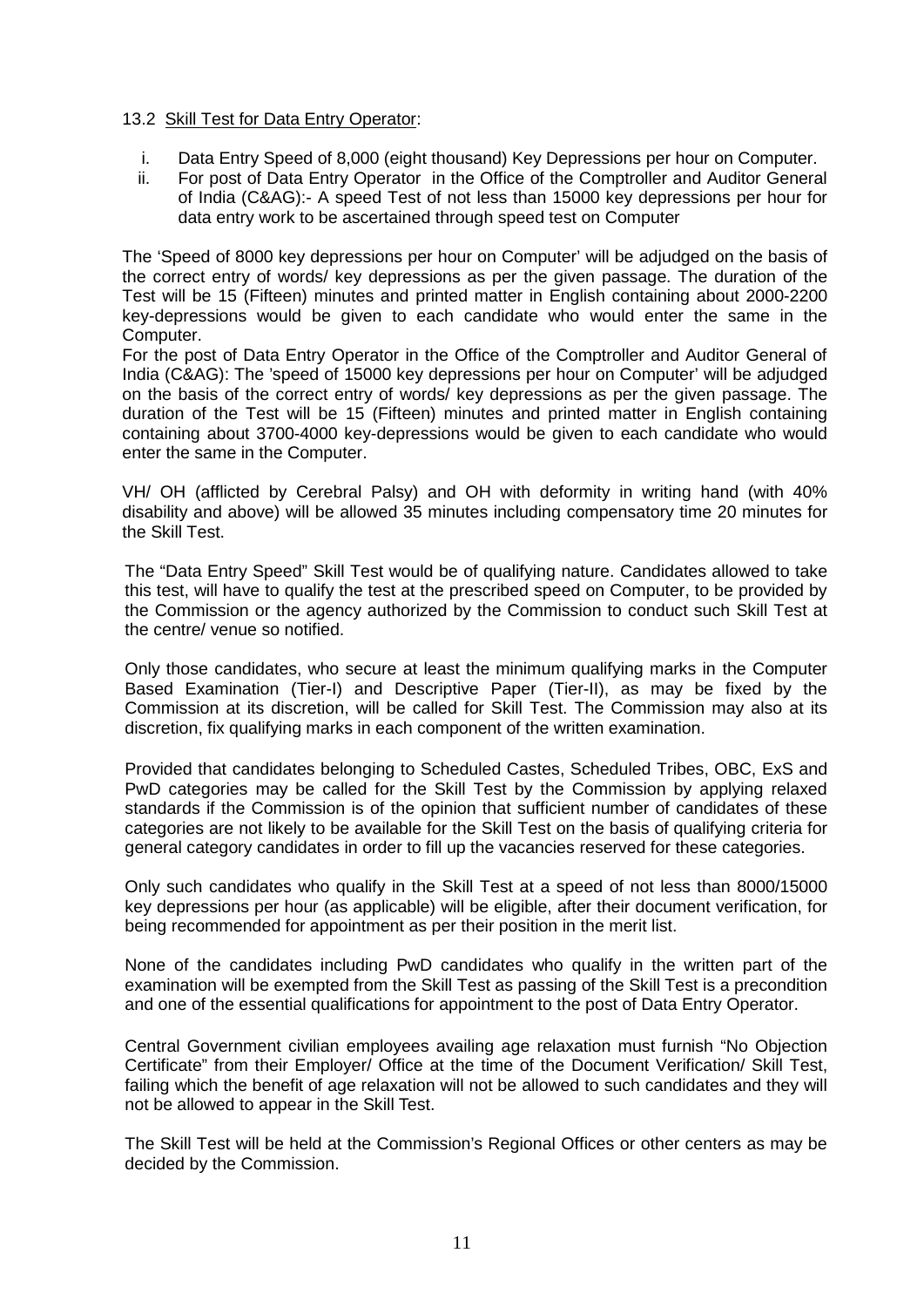#### 13.3 Typing Test for LDC/ JSA and Postal Assistant/ Sorting Assistant:

Typing Test will be conducted for those candidates who qualify in the Computer Based Examination (Tier-I) and Descriptive Paper (Tier-II). Such Typing Test will be conducted in English or Hindi and candidates while applying for the Examination, will have to indicate his/ her choice/ option for Skill Test Medium in the Application Form.

Typing Test will be administered on the Computer, to be provided by the Commission or any agency authorized by the Commission.

Candidates opting for English medium should have typing speed of 35 words per minute (w.p.m) and those opting for Hindi medium should have typing speed of 30 words per minute.

The speed will be adjudged on the accuracy of typing on the Computer of a given text passage in 10 minutes. VH/ OH (afflicted by Cerebral Palsy) and OH with deformity in writing hand (with 40% disability and above) will be allowed 30 minutes including compensatory time 20 minutes.

Passage Dictators will be provided to VH candidates for the Typing test. The Passage Dictator will read out the passage to VH candidate within the allotted time period. Further, Passage Dictators will be allowed for Typing Test only to those VH candidates who have taken Scribe in the written examination.

35 w.p.m. and 30 w.p.m. corresponds to 10500 key depressions per hour and 9000 key depressions per hour respectively.

OH candidates who claim to be permanently unfit to take the Typing test because of a physical disability may, with the prior approval of the Commission, be exempted from the requirement of appearing and qualifying at such test, provided such a candidate submits a Certificate in the prescribed format to the Commission from the competent Medical Authority, i.e., the Civil Surgeon declaring him/ her to be permanently unfit for the Typing Test because of a physical disability.

If an OH candidate who submits a Medical Certificate from the Medical Board attached to VRC for PwD persons or from the Medical Board attached to Special Employment Exchange for PwD persons, his/ her claim for exemption from Typing Test would be accepted. However, if, he/ she submits Medical Certificate from Civil/ Orthopaedic Surgeon, his/ her case would be referred to a Medical Board in a Government Hospital or Medical Board attached to VRC/ Special Employment Exchange for PwD persons for clearance.

OH Candidates seeking exemption from Typing test on medical ground must substantiate their claim by furnishing the relevant Medical Certificate in the prescribed format as per Annexure-VII of this Notice of Examination (Form II & IV) at the time of Typing Test. Otherwise their claim for seeking exemption from Typing Test will not be entertained by the Commission.

If any candidate does not opt for any medium for typing, his option will be deemed to be for English medium.

Only those candidates who secure at least the minimum qualifying marks in the Computer Based Examination (Tier-I) and Descriptive Paper (Tier-II), as may be fixed by the Commission at its discretion, will be called for Typing Test. The Commission may also, at its discretion, fix the minimum qualifying marks in each component of the written examination.

14. In accordance with the directions issued by DoPT vide its O.M. dated 21.06.2016 for increasing assess of the unemployed candidates to job opportunities it has been decided that after declaration of final result the Commission will make available-scores and ranking of candidates in the recruitment examination through its portal. Accordingly, it had been decided that apart from Roll Number-scores, ranking of the candidates in the final examination-the name of parents/husband, educational qualification, date of birth, category, sex (male/female), total marks in qualifying examination, complete address including e-mail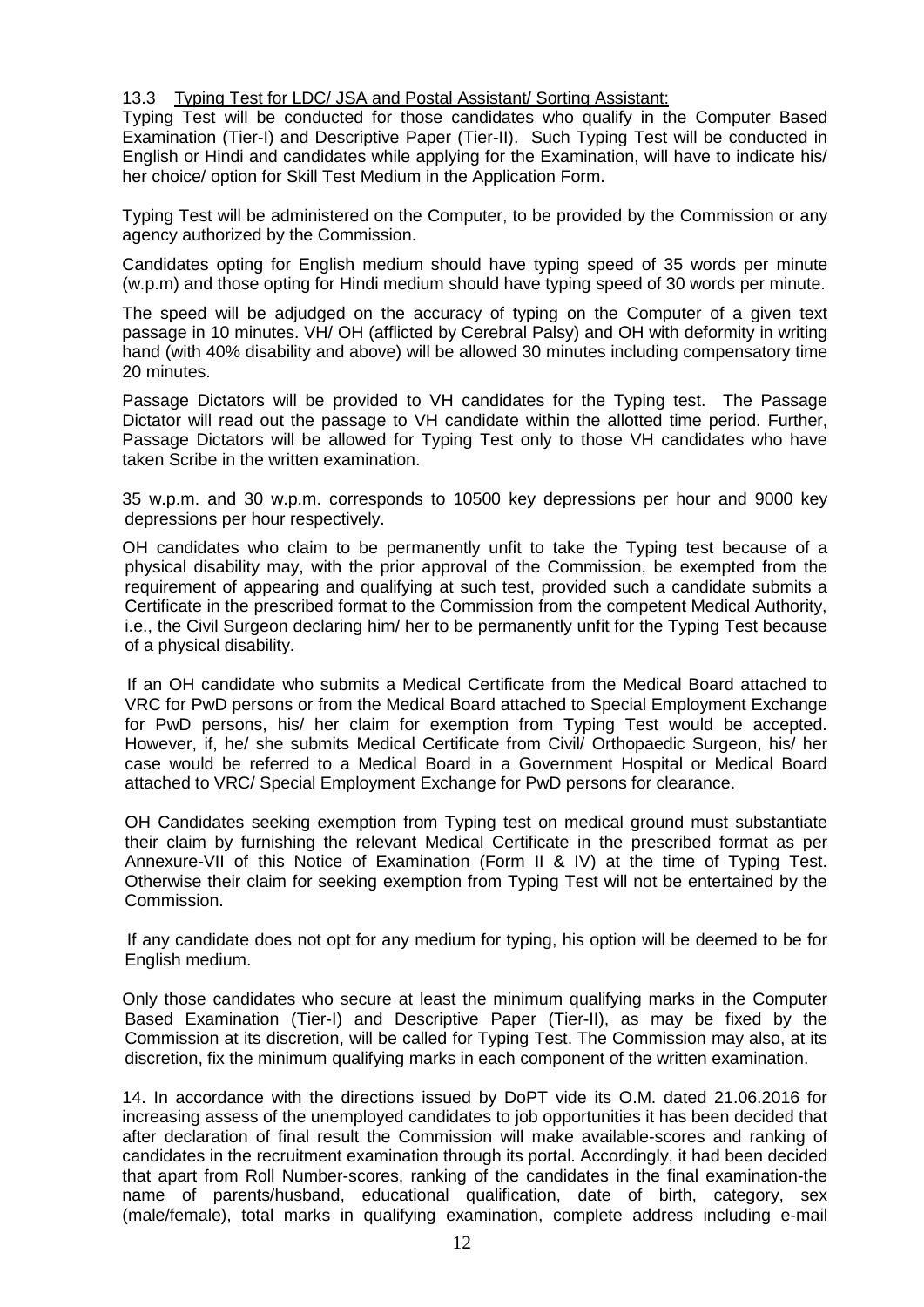address will be made publish after the declaration of final result. However, the candidates will have the option of opting out from this information to disclose publically at the time of filling up the application.

#### 15: General instructions to be complied by the candidates:

Candidates must write the papers/ indicate the answers in their own handwriting.

In the question papers, wherever necessary, the metric systems of weights and measures only will be used.

Use of mobile phone, calculator and other electronic gadgets and accessories is not permitted. Therefore, these should not, be brought inside the Examination Premises/ Venue.

Candidature of any candidate found to possess mobile phones or any other means of wireless communication or related accessories either in working or switched off mode, shall be cancelled forthwith. This will also invite further penal action as per the policy of the Commission.

The Candidates are advised to desist from use of any unfair method in the examination which will render them ineligible for further consideration for the examination and also lead to their debarment from Commission's examinations in future beside inviting criminal prosecution.

#### 16. Admission to the Examination:

Information about the Examination indicating the time table and city/centre of examination for each candidate will be uploaded on the websites of the concerned Regional/ Sub-Regional Office of the Commission about two weeks before the date of examination. If any candidate does not find his/ her detail on the website of the Commission, one week before the date of examination, he/ she must immediately contact the concerned Regional/ Sub Regional Office (s) of the commission with proof of having submitted his/ her application. Failure to do so will deprive him/ her of any claim for consideration. Facility for download of Admission Certificate will be available at least one week before the examination on the website of concerned Regional/ |Sub-Regional Office.

The photographs used by the candidates must be a recent, relaxed face, and the picture should be in colour, against a light-coloured, preferably white, background. If flash is used then ensure that there is no red-eye and, in case of glasses, your eyes should be visible. The face should not cover less than 80 % of the entire photo.

It is compulsory to carry a Photo ID such as Voter's ID, Driving License, ID Cards issued by Government or other Offices where the candidates may be working. Candidates without such ID cards will not be allowed entry into the examination halls/ Skill Test venues.

Candidates should bring 3 passport size photographs for affixing it in the Commission's copy of Admission Certificate in the presence of Invigilator, if required. Candidates not carrying photographs will not be allowed to appear in the examination. Candidate are advised to keep sufficient copies of the same photograph, which was uploaded in the online application form, with them till the completion of entire examination process to facilitate easy identification.

#### 17. Action against candidates found guilty of misconduct:

Candidates are warned that they should not furnish any particulars that are false or suppress any material information while filling in the application form. Candidates are also warned that they should neither attempt to alter or otherwise tamper with any entry in a document or the attested certified copy submitted by them nor submit a tampered/ fabricated document.

Without prejudice to criminal action/ debarment from Commission's examination wherever necessary, candidature will be summarily cancelled at any stage of the recruitment in respect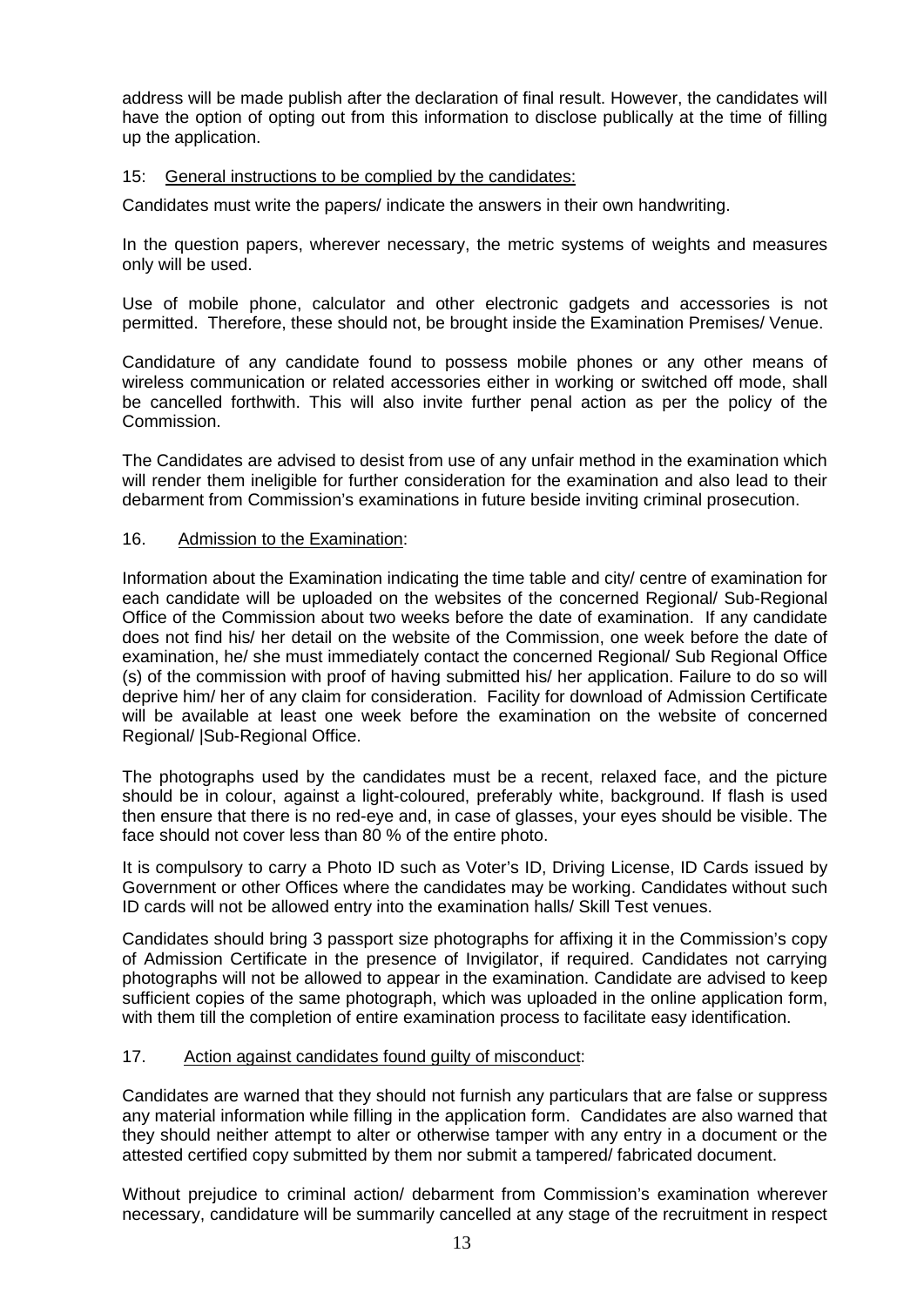of candidates found to have indulged in any of the following:-

(i) Possession of mobile phone & accessories and other electronic gadgets within the examination hall/ computer lab, whether in use or in switch off mode and on person or otherwise.

- (ii) Involved in malpractices.
- (iii) Using unfair means in the examination hall.
- (iv) Obtaining support for his /her candidature by any means.
- (v) Impersonate /Procuring impersonation by any person.
- (vi) Submitting fabricated documents or documents which have been tampered with.
- (vii) Making statements which are incorrect or false or suppressing material information.
- (viii) Resorting to any other irregular or improper means in connection with his/ her candidature for the examination.
- (ix) Misbehaving in any other manner in the examination hall with the Supervisor, Invigilator or Commission's representatives.
- (x) Intimidating or causing bodily harm to the staff employed by the Commission for the conduct of examination.
- (xi) To be ineligible for the Examination by not fulfilling the eligibility conditions mentioned in the Notice.

(xii) Candidature can also be cancelled at any stage of the recruitment on any ground which the Commission considers to be sufficient cause for cancellation of candidature.

#### 18. Preference:

The Examination is being held for multiple posts for various Ministries/ Departments/ Offices. The candidate, at the time of document verification, is required to indicate his/ her preference for Post/ Ministry/ Department very carefully. He/ she will not be considered for a post/ Ministry/ Department, if he/ she has not indicated his/ her preference for it. Option exercised at the time of document verification will be final and therefore, candidates are advised to be careful in exercise of such options.

#### 19. Resolution of Tie cases:

Tie cases will be resolved by applying one after another, as applicable till the Tie is resolved.:-

- i) Total Marks in Tier-I+Tier-II.
- ii) Total marks of Tier-II Examination.
- iii) Total marks in Tier-I Examination.
- iv) Date of birth, with older candidates placed higher.
- v) Alphabetical order in which first names of the candidates appear.

#### 20. Mode of selection:

Candidates will be shortlisted for Tier-II Examination on the basis of their performance in Tier-I. There may be separate cut-offs for different posts i.e DEO, DEO Grade 'A', LDC/ JSA, PA/ SA in Tier-I and subsequent Tiers.

Candidates will be shortlisted for Tier-III Examination the basis of their performance in (Tier-I + Tier-II) subject to having minimum score of 33% in Tier-II.

Tier-III Examination i.e. Skill Test will be of qualifying type. The candidates who qualify Tier-III will be called for Document Verification to check the eligibility of candidates as per information given by him/ her in the online Application Form.

Final allocation of candidates will be made to User Departments depending on their merit position and the option exercised by them during document verification.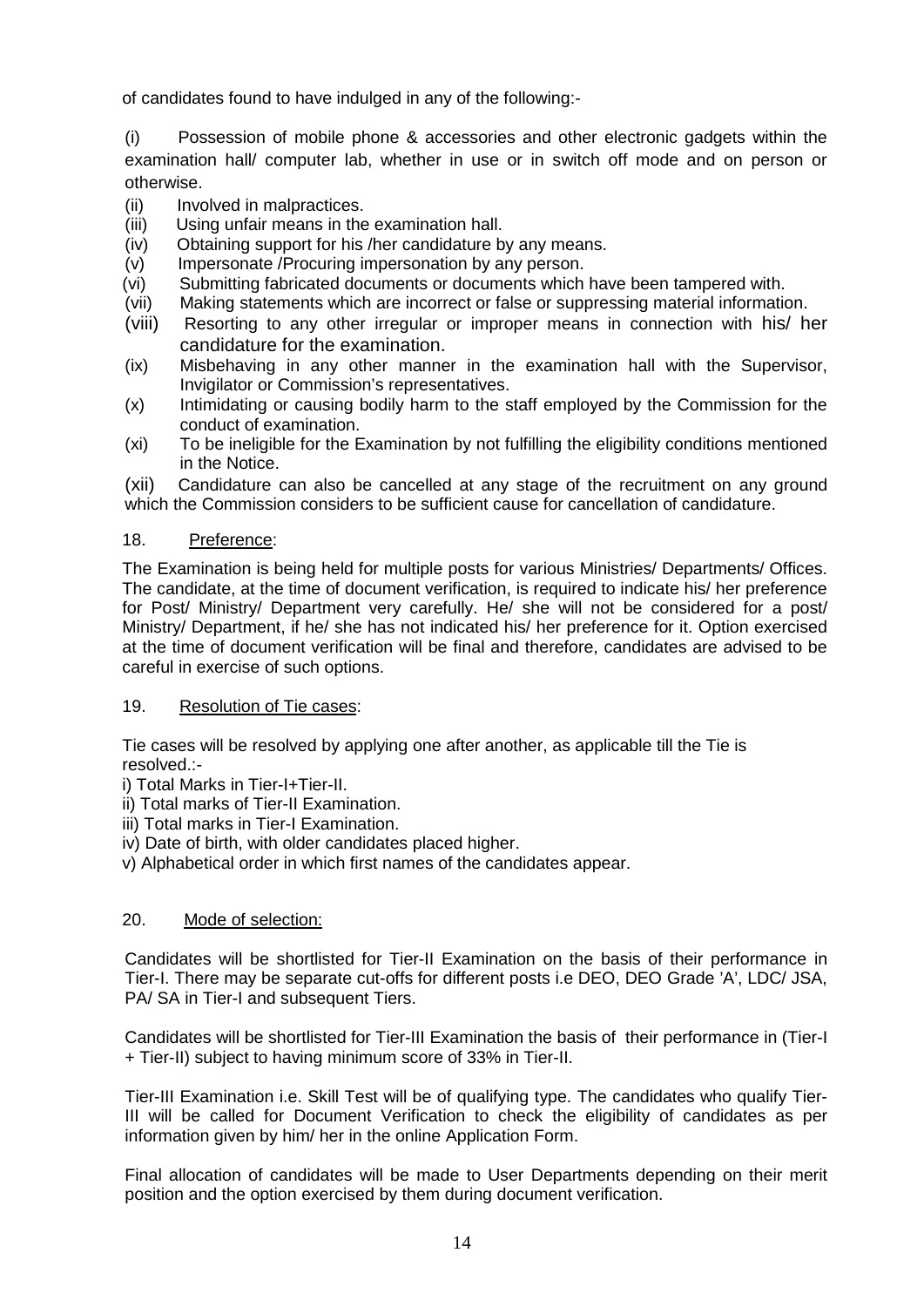SC, ST, OBC, ExS and PwD candidates, who are selected on their own merit without relaxed standards, along with candidates belonging to other communities, will not be adjusted against the reserved share of vacancies. Such SC, ST, OBC, ExS and PwD candidates will be accommodated against the unreserved vacancies as per their position in the overall Merit List. The reserved vacancies will be filled up separately from amongst the eligible SC, ST, OBC, ExS and PwD candidates.

SC, ST, OBC, ExS and PwD category candidate who qualifies on the basis of relaxed standards viz. age limit, experience or qualifications, permitted number of chances in written examination, extended zone of consideration, etc., irrespective of his/ her merit position, is to be counted against reserved vacancies and not against general vacancies. Such candidates may also be recommended at the relaxed standards to the extent the number of vacancies reserved for them, to make up for the deficiency in the reserved quota, irrespective of their rank in the order of merit. In so far as cases of Ex-Serviceman are concerned, deduction of the military service rendered from the age of Ex-Servicemen is permissible against the reserved or unreserved posts and such exemption cannot be termed as relaxed standards in regard to age. Similarly relaxation in age limit shall be applicable for PwD candidates irrespective of the fact whether the post is reserved or not, provided the post is identified suitable for persons with disabilities.

The candidates applying for the examination should ensure that they fulfill all the eligibility conditions for admission to the examination. Their admission at all the stages of examination will be purely provisional, subject to their satisfying the prescribed eligibility conditions. If, on verification, at any time, it is found that they do not fulfill any of the eligibility conditions, their candidature for the examination will be cancelled by the Commission.

## 21. Commission's Decision Final

The decision of the Commission in all matters relating to eligibility, acceptance or rejection of the applications, penalty for false information, mode of selection, conduct of examination(s), allotment of examination centres, selection and allotment of posts/ organizations to selected candidates will be final and binding on the candidates and no enquiry/ correspondence will be entertained in this regard.

Success in the examination confers no right of appointment unless government is satisfied after such enquiry as may be considered necessary that the candidate is suitable in all respects of appointment to the service/ post.

#### 22. Court Jurisdiction:

Any dispute in regard to this recruitment will be subject to courts/ tribunals having jurisdiction over the place of concerned Regional/ Sub-Regional Office of the SSC where the candidate has appeared for the Examination.

#### 22. 23 Important Instructions to Candidates:

- (i) The Examination will comprise of a Computer Based Examination for Paper-I and written examination for Paper-II.
- (ii) The Commission will not undertake detailed scrutiny of applications for the eligibility and other aspects at the time of written examination and, therefore, the application is accepted only provisionally. The candidates are advised to go through the requirements of educational qualification, age etc. and satisfy themselves that they are eligible before applying. Copies of supporting documents will be sought at the time of document verifications. When scrutiny is undertaken, if any claim made in the application is not found substantiated, the candidature will be cancelled and the Commission's decision shall be final.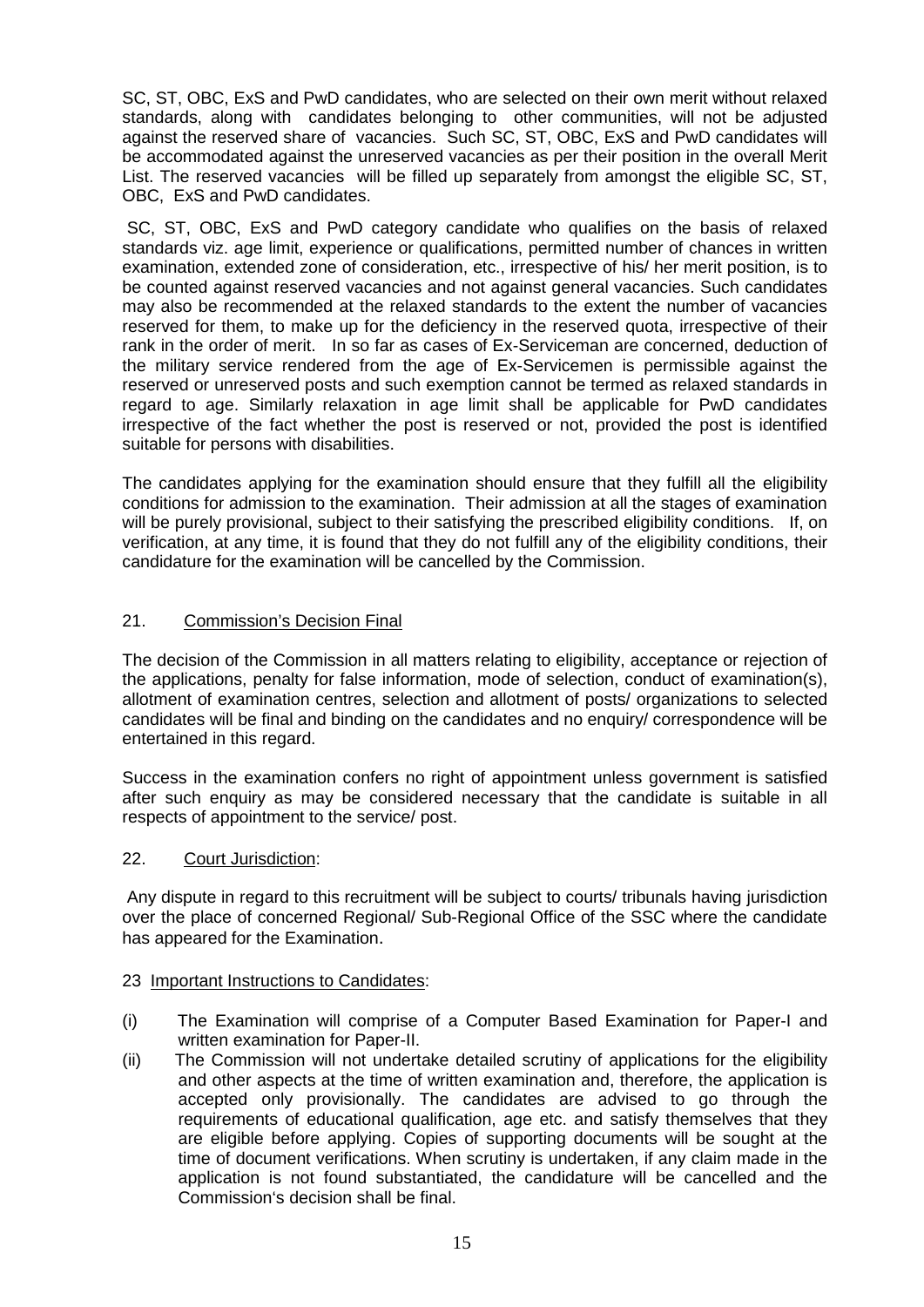- (iii) Candidates seeking reservation benefits available for SC/ ST/ OBC/ PwD/ExS must ensure that they are entitled to such reservation as per eligibility prescribed in the Notice. They should also be in possession of the certificates in the prescribed format in support of their claim.
- (iv) Candidates with physical disability of 40% and more only would be considered as Persons with Disability (PwD) and entitled to reservation for PwD.
- (v) Central Government Civilian Employees claiming age relaxation should produce a certificate in the prescribed format from their office at the time of document verification in respect of the length of continuous service which should be for not less than three years during the period immediately preceding the closing date for receipt of application. They should remain Central Government civilian employees till the time of appointment in the event of their selection.
- (vi) FEE: Rupees one hundred ONLY (Rs. 100/-). Women candidates and candidates belonging to Scheduled Caste, Scheduled Tribe, Physically Handicapped, and Ex- Servicemen (eligible for reservation) are exempted from paying application fee as per extant Government Orders.
- (vii) CLOSING DATE: 18.12.2017 (5.00 PM).
- (viii) Only one online application is to be submitted by a candidate for Combined Higher Secondary Level  $(10+2)$  Examination – 2017. Therefore, the candidates are advised to exercise due diligence at the time of filling their application forms. In case, duplicate applications of a candidate are detected, the Commission will consider latest application. If a candidate submits multiple applications and appears in the examination more than once, his candidature will be cancelled.
- (ix) Mobiles and other electronic gadgets are banned within the premises of the examination centers. Possession of such equipment whether in use or in switch off mode, during the examination will be considered as use of unfair means. Candidature of such candidates will be cancelled. They will be liable for further action including initiation of criminal proceedings and debarment from commission's examination up to 3 (three) years, as may be decided by the commission.
- x) The facility of on-line application (including payment of fees through online method) will be available from 18.11.2017 to 18.12.2017 (5.00PM). However, candidates who wish to make the payment through challan of SBI may make the payment to designated branches of SBI within the working hours of bank up to 20.12.2017 provided the challan has been generated by them before 5.00 PM of 18.12.2017. Candidates should retain the Registration ID assigned to them online and details of payment of fee for further correspondence with the Commission. They should not submit print out of their application to the Commission.
- xi) Fee paid by modes other than SBI challan or online payment through SBI Net Banking/ Visa/ Mastercard/ Maestro Credit/ Debit Card will not be accepted and the applications of such candidates will be rejected forthright and the payment made shall stand forfeited.
- xii) THE CANDIDATES MUST WRITE THEIR NAME, DATE OF BIRTH, FATHER'S NAME AND MOTHER'S NAME STRICTLY AS GIVEN IN THE MATRICULATION CERTIFICATE OTHERWISE THEIR CANDIDATURE MAY BE CANCELLED AT THE TIME OF DOCUMENT VERIFICATION OR AS AND WHEN COMES INTO THE NOTICE OF THE COMMISSION.
- xiii) Only the Date of Birth as recorded in the Matriculation/ Secondary Examination Certificate or an equivalent certificate available on the date of submission of application will be accepted as proof of date of birth.
- xiv) Candidates should bring 3 passport size colour photographs. Candidates not carrying photographs may not be allowed to appear in the written examination.
- xv) In case the scanned photograph(s) appearing in the Commission's copy of Admission certificate and/ or on Attendance sheet is not clear, invigilators are required to verify the identity of the candidate with reference to the photo ID Proof and get colour photographs pasted on the Commission's copy of Admission certificate and or on Attendance sheet. Accordingly candidates should bring passport size colour photographs for affixing it in the Commission's copy of Admission certificate in the presence of Invigilators. Candidates not carrying photographs will not be allowed to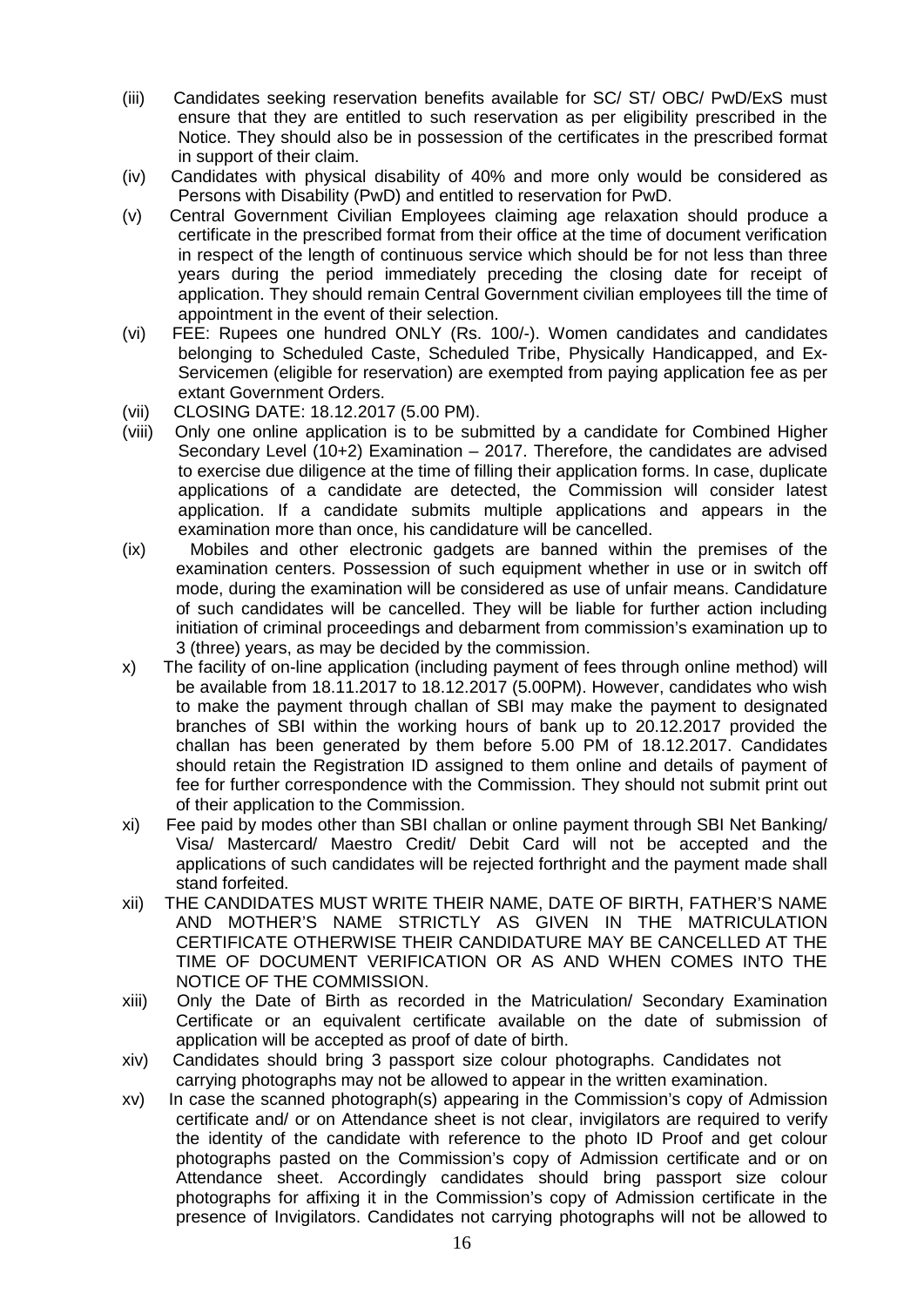appear in the examination.

- xvi) All the posts carry All India Service Liability (AISL) i.e. the candidate, on selection, may be asked to serve anywhere in the country.
- xvii) No admission certificates for aforesaid examination will be issued by post. Candidates are required to download admission certificate for the examination from the website of concerned Regional/ Sub-Regional Offices.
- xviii) Applications with illegible/ blurred Photograph/ Signature will be rejected summarily.
- xix) Request for change/ correction in any particulars in the Application Form, once submitted will not be entertained under any circumstances.
- xx) Candidates are advised to fill their correct and active e-mail addresses and mobile number in the online application as correspondence may be made by the Commission through e-mail/ SMS. Candidates also have to regularly visit website of SSC-HQ and concerned SSC-Regional Office for examination related latest update/ information.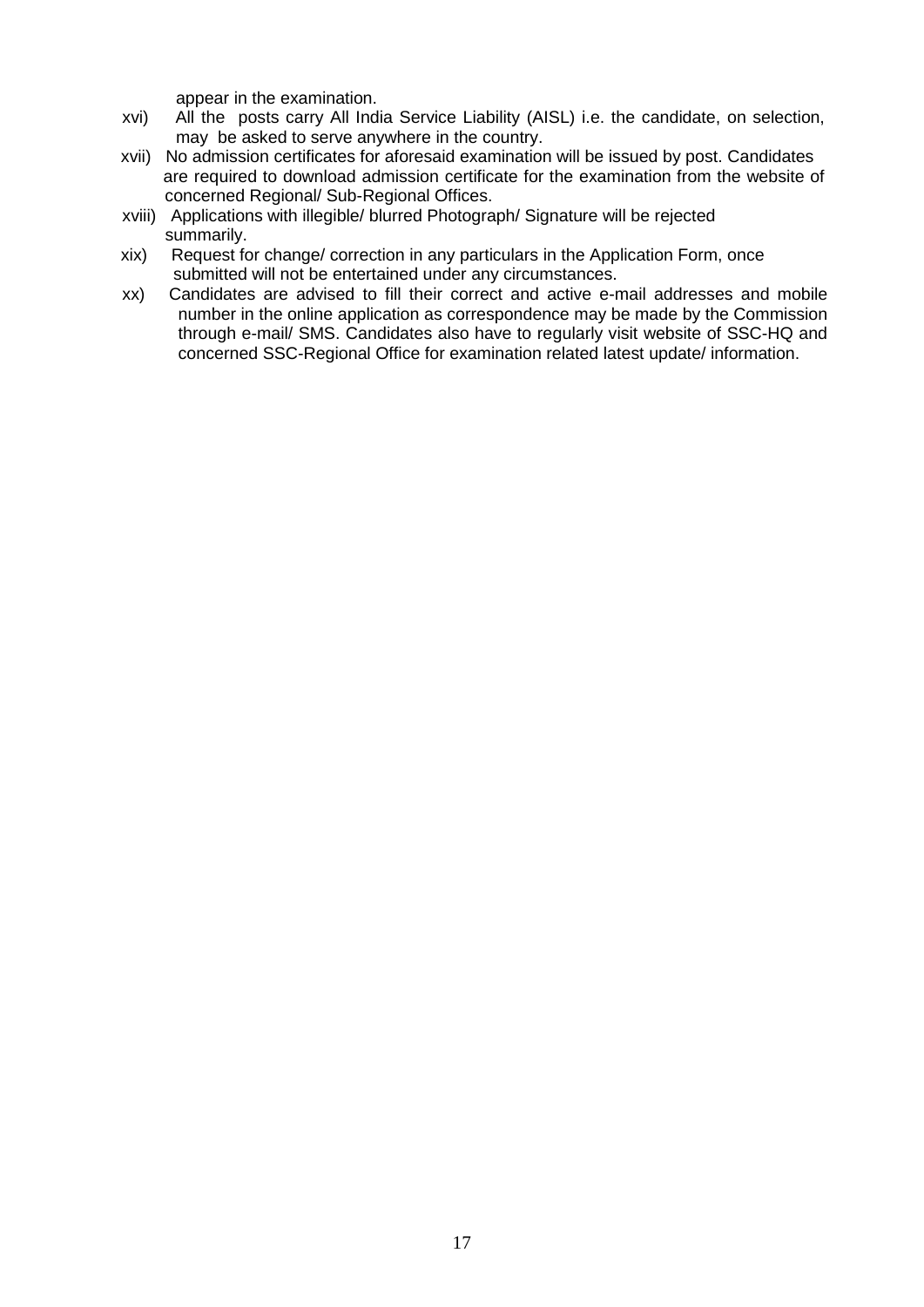## **Procedure/ Instructions for Registration/ Online Submission of Application**

- 1. Candidates must apply online through the website http://www.ssconline.nic.in. or 'Click here to apply' link provided at http://www.ssc.nic.in->Apply->CHSL.
- 2. Candidates should read the instructions given in the Notice of Examination carefully before filling up the online one time 'Registration Form'/ Application Form.
- 3. After reading the instructions, candidates should move to the Registration Part and fill up the online Registration Form.
- 4. In the Registration Part, candidates will have to fill in basic information relating to them. On submission of details, candidates shall be prompted to check the details and make, corrections, if any, before submitting the Form.
- 5. Candidate should provide all the required details while filling up the Online Registration/Application Forms. Mandatory fields are marked with \* (asterisk) sign.
- 6. On submission of the Registration Form, **Registration ID** and **password** will be provided. **Note down the Registration ID and password and keep them safely. This would be your permanent Registration ID & Password which would be required to apply for this examination as well as any other Recruitment Examination of the Commission**.
- 7. After submission of the Registration Form, candidate should upload his/ her latest colour photograph and signature. The photograph and signature and must be uploaded in jpg format. The digital size of the photograph must be more than 4 KB and less than 20 KB. The digital size of the signature must be more than 1 KB and less than 12 KB.
- 8. The Registration becomes complete only after the photograph and signature are uploaded by the candidate.
- 9. After completion of the Registration Part the candidates should proceed to fill up the Online Application Form.
- 10. Candidates already registered can omit instructions given from S No-3 to 9 above and can directly log into the system using their "*Registration ID"* and "*Password"* and proceed to fill up the Application Form.
- 11. In case, there is any discrepancy in 'One time registration' data filled by the candidate, photograph / signature, etc., 'One time Registration' data may be suitably edited before proceeding to fill online application form. The commission allows editing of information like name, father's name, mother's name, date of birth, gender and matriculation roll number only once after Registration. Therefore, these fields MUST BE ENTERED/ EDITED VERY CAREFULLY. Other fields in the 'One Time Registration' can be edited once before every examination but prior to submission of Application for Examination. SUCH EDITING IS ALLOWED BEFORE SUBMISSION OF APPLICATION. ONCE THE APPLICATION HAS BEEN SUBMITTED, NO CHANGE IN 'One Time Registration' and Application data will be allowed.
- 12. Candidates should read the instructions in the Notice carefully before filling up the Online Application Form. They must satisfy themselves that they are eligible to apply for the posts.
- 13. Candidate should thoroughly check all the entries filled in the online application form, before final submission. In case of any discrepancy, relevant entry may be corrected/ edited. After final submission of online application, no change in any particular shall be allowed.
- 14. After filling online application, the candidates are required to make **fee payment (**Candidates who are exempted from fee payment are not required to pay fee)**.** Fee can be paid through SBI Challan/ SBI Net Banking or by using Visa/ Mastercard/ Maestro Credit/ Debit card. The facility of submission of online application (including payment of fees through online method) will be available from 18.11.2017 to 18.12.2017 (5.00PM). However, candidates who wish to make the payment through challan of SBI may make the payment to designated branches of SBI within the working hours of bank up to 20.12.2017 provided the challan has been generated by them before 5.00 PM of 18.12.2017.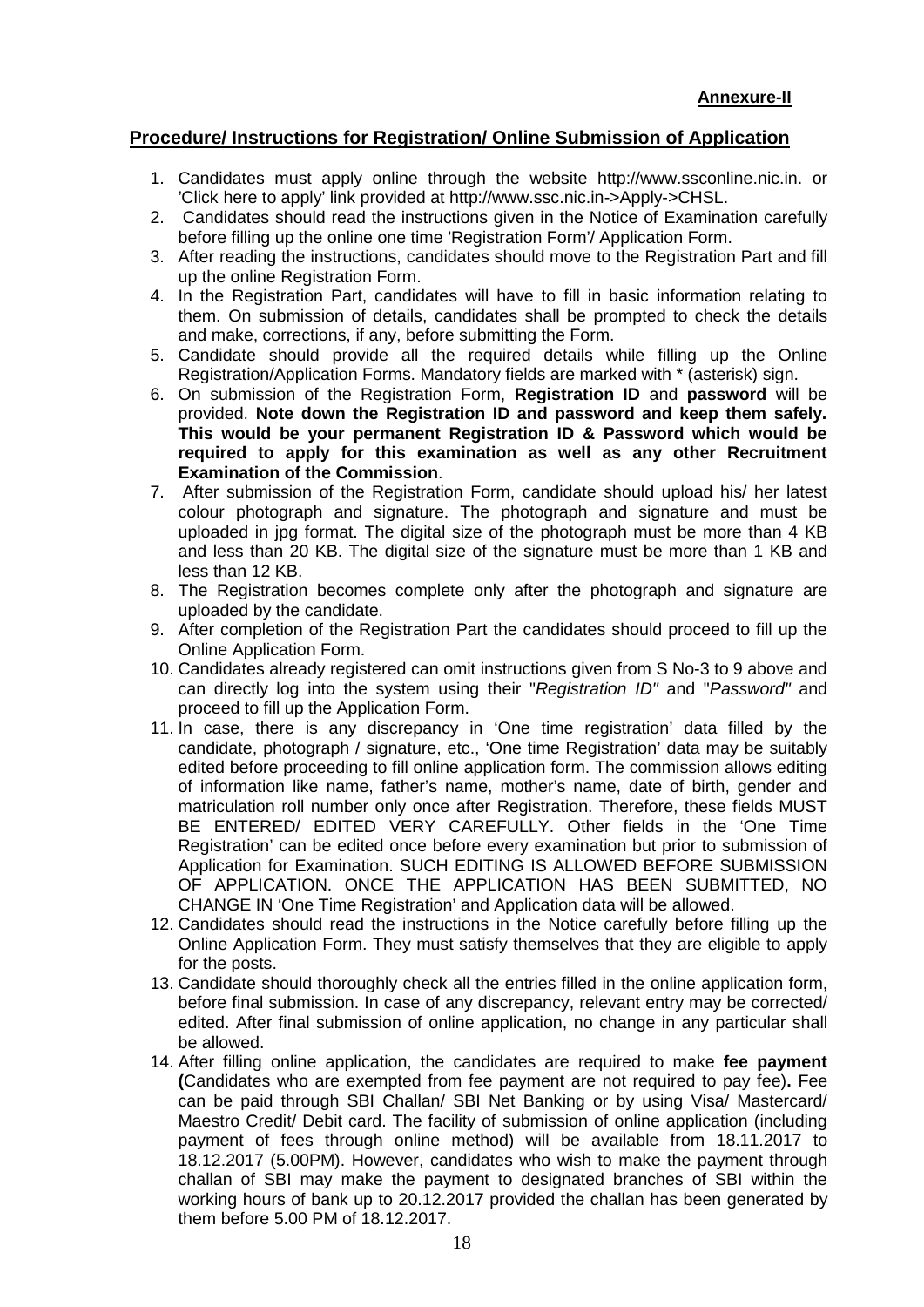15. One successful fee payment, your application will be complete. You may take printout of this application for your own record but you are not required to submit this printout to the Commission.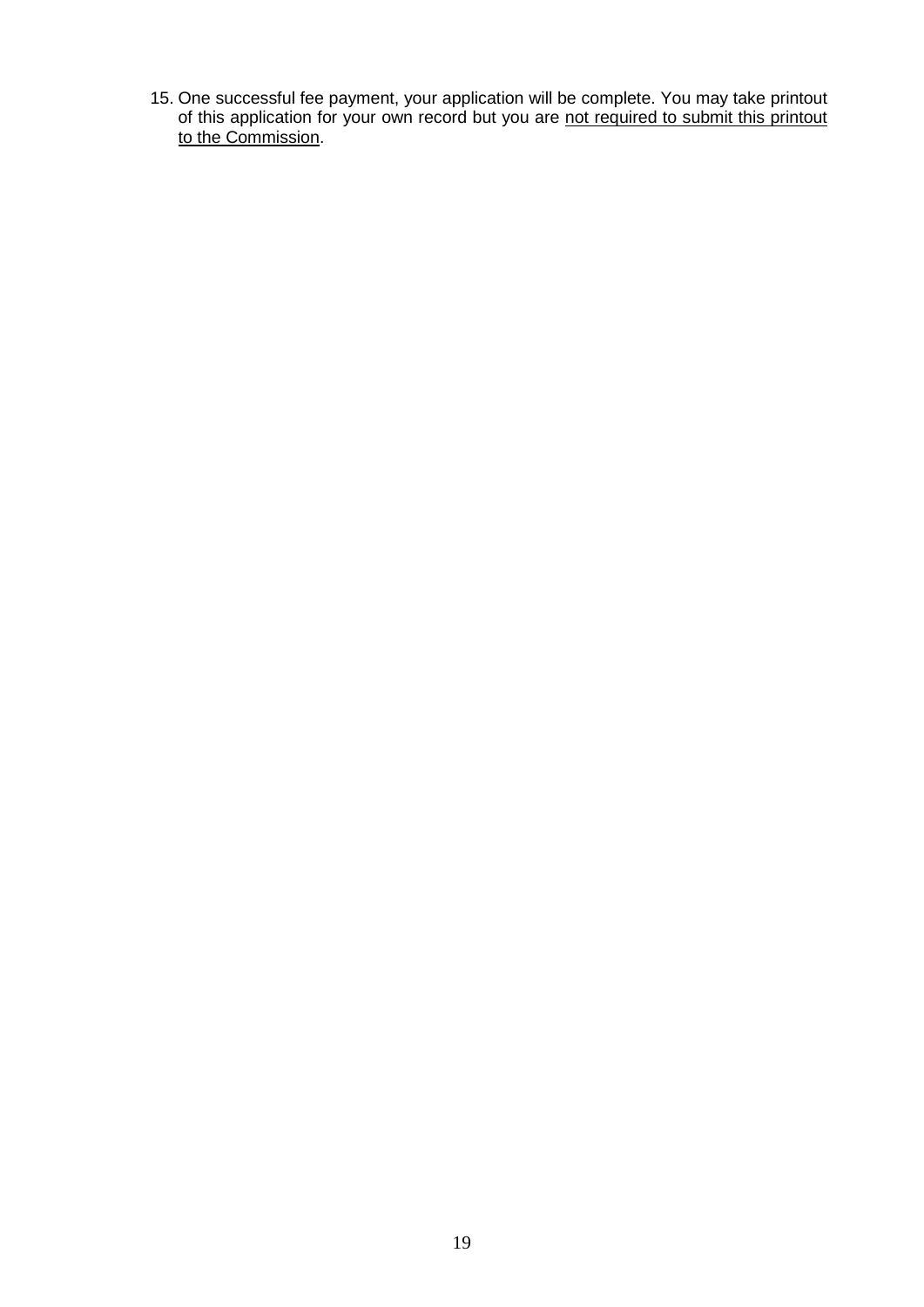#### **ANNEXURE-III**

#### FORM OF CERTIFICATE TO BE SUBMITTED BY CENTRAL GOVERNMENT CIVILIAN EMPLOYEES SEEKING AGE-RELAXATION

(To be filled by the Head of the Office or Department in which the candidate is working). *(Please see Para 5-A of the Notice)*

It is certified that \*Shri/Smt./Km. \_\_\_\_\_\_\_\_\_\_\_\_\_\_\_\_\_\_\_\_\_\_\_\_\_\_\_\_ is a Central Government Civilian employee holding the post of ---------------------------------- in the pay scale of Rs.\_\_\_\_\_\_\_\_\_\_\_\_\_\_\_\_\_\_\_\_\_\_\_\_\_\_\_\_ with 3 years regular service in the grade as on closing date.

Signature **Example 20** 

Name\_\_\_\_\_\_\_\_\_\_\_\_\_\_\_\_\_

There is no objection to his appearing for the Combined Higher Secondary Examination 2016

and/or skill test of the Examination.

Office seal

Place:

Date:

*(\*Please delete the words which are not applicable.)*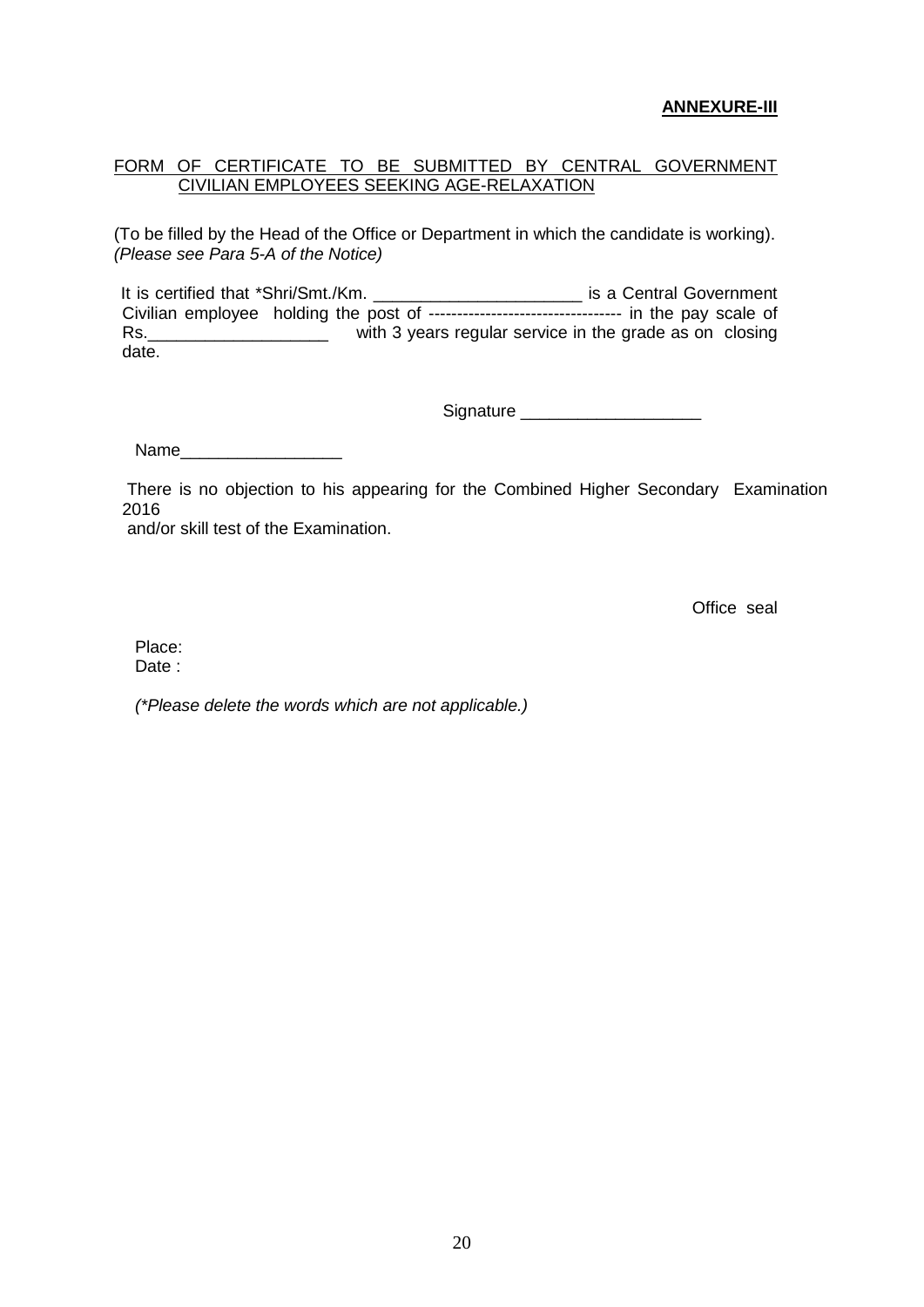#### **ANNEXURE- IV**

Form of Certificate for serving Defence Personnel *(Please see Note IV Para-5 (A) of Notice for the Examination)*

I hereby certify that, according to the information available with me (No.)  $\frac{1}{\text{Kame}}$  (Rank)  $\frac{1}{\text{Kame}}$ \_\_\_\_\_\_\_\_\_\_\_\_\_\_\_\_\_\_\_\_\_\_\_\_\_\_\_ is due to complete the specified term of his engagement with the Armed Forces on the (Date) \_\_\_\_\_\_\_\_\_\_\_\_\_\_\_\_\_\_\_\_.

Place:

(Signature of Commanding Officer)

Date:

Office Seal: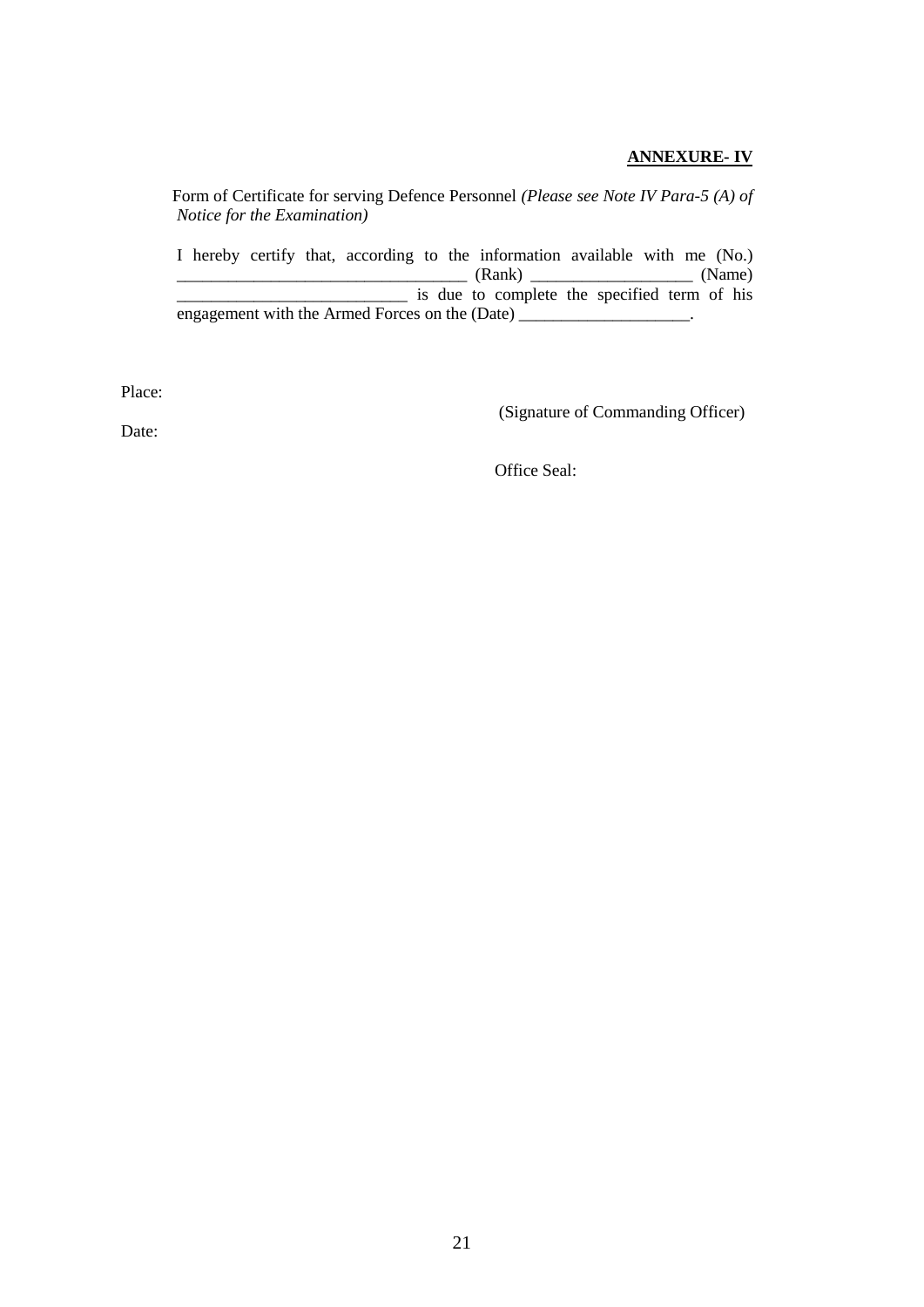#### **ANNEXURE-V**

## UNDERTAKING TO BE GIVEN BY THE CANDIDATE COVERED UNDER NOTE IV PARA 4(B) OF NOTICE.

I understand that, if selected on the basis of the recruitment/examination to which the application relates, my appointment will be subject to my producing documentary evidence to the satisfaction of the Appointing Authority that I have been duly released/retired/discharged from the Armed Forces and that I am entitled to the benefits admissible to Ex-Servicemen in terms of the Ex-Servicemen Re-employment in Central Civil Services and Posts rules, 1979, as amended from time to time.

I also understand that I shall not be eligible to be appointed to a vacancy reserved for Ex-S in regard to the recruitment covered by this examination, if I have at any time prior to such appointment, secured any employment on the civil side (including Public Sector Undertakings, Autonomous Bodies/Statutory Bodies, Nationalized Banks, etc.) by availing of the concession of reservation of vacancies admissible to Ex-S.

I further submit the following information:

a) Date of appointment in Armed Forces \_\_\_\_\_\_\_\_\_\_\_\_\_\_\_\_\_\_

b) Date of discharge  $\frac{1}{\sqrt{1-\frac{1}{2}}}\left| \frac{1}{\sqrt{1-\frac{1}{2}}}\right|$ 

c) Length of service in Armed Forces \_\_\_\_\_\_\_\_\_\_\_\_\_\_\_\_\_\_

d) My last Unit / Corps

(Signature of the Candidate)

Place:

Date: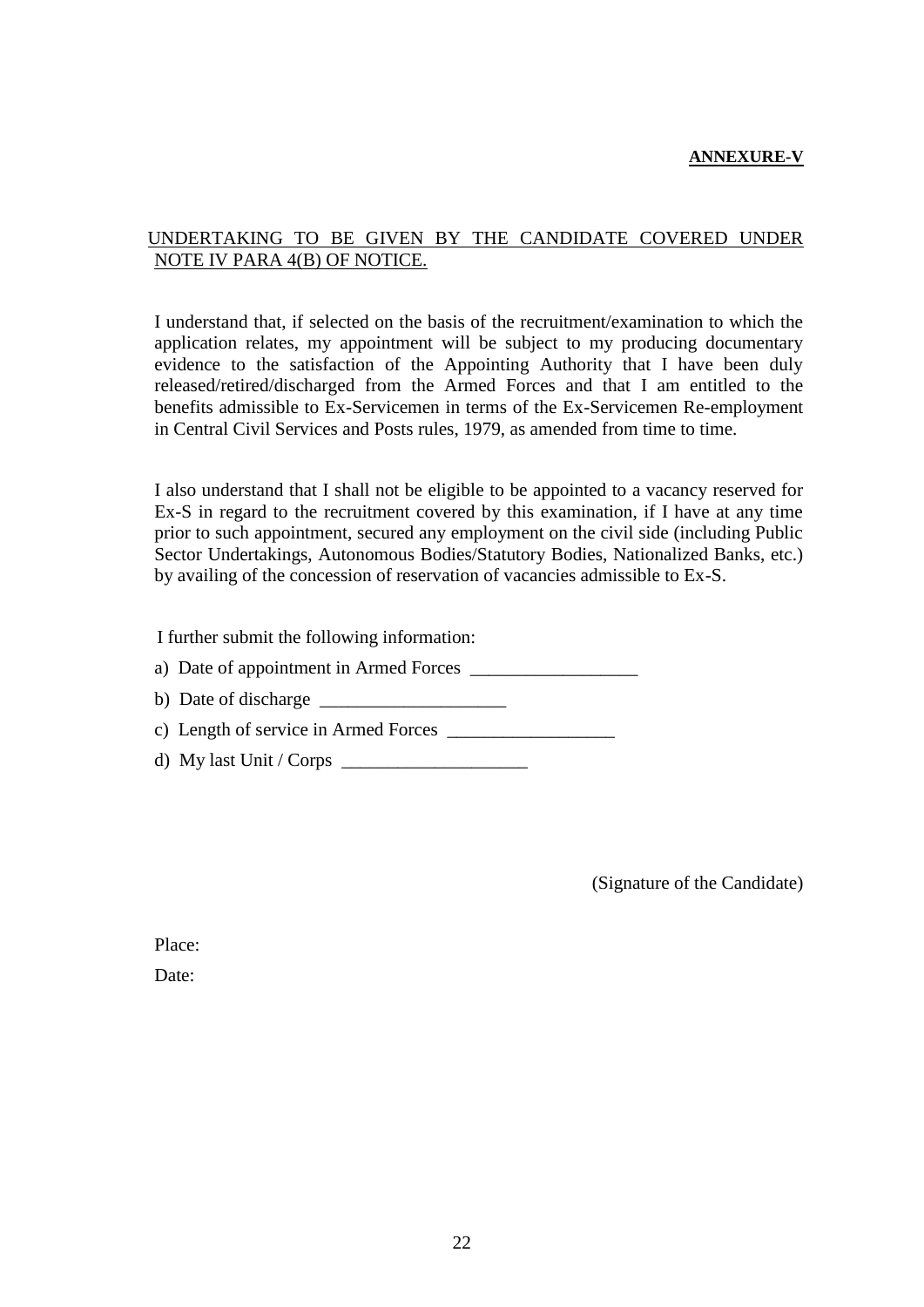#### **ANNEXURE-VI**

#### FORMAT FOR SC/ST CERTIFICATE

A candidate who claims to belong to one of the Scheduled Caste or the Scheduled Tribes should submit in support of his claim an attested/certified copy of a certificate in the form given below, from the District Officer or the sub-Divisional Officer or any other officer as indicated below of the District in which his parents(or surviving parent) ordinarily reside who has been designated by the State Government concerned as competent to issue such a certificate. If both his parents are dead, the officer signing the certificate should be of the district in which the candidate himself ordinarily resides otherwise than for the purpose of his own education. Wherever photograph is an integral part of the certificate, the Commission would accept only attested photocopies of such certificates and not any other attested or true copy.

(*The format of the certificate to be produced by Scheduled Castes and Scheduled Tribes candidates applying for appointment to posts under Government of India)*

| This is to certify that Shri/Shrimati/Kumari* | son/daughter                           |
|-----------------------------------------------|----------------------------------------|
| of                                            | of village/town/* in District/Division |
| $\ast$                                        | of the State/Union Territory*          |
| belongs to the Caste/Tribes                   | which is recognized as a Scheduled     |
| Castes/Scheduled Tribes* under:-              |                                        |

| The Constitution (Scheduled Castes) order, 1950                     |  |
|---------------------------------------------------------------------|--|
| The Constitution (Scheduled Tribes) order, 1950                     |  |
| The Constitution (Scheduled Castes) Union Territories order, 1951 * |  |
| The Constitution (Scheduled Tribes) Union Territories Order, 1951*  |  |

As amended by the Scheduled Castes and Scheduled Tribes Lists(Modification) order, 1956, the Bombay Reorganization Act, 1960 & the Punjab Reorganization Act, 1966, the State of Himachal Pradesh Act 1970, the North-Eastern Area(Reorganization) Act, 1971 and the Scheduled Castes and Scheduled Tribes Order(Amendment) Act, 1976.

The Constitution (Jammu & Kashmir) Scheduled Castes Order, 1956\_\_\_\_\_\_\_\_\_\_\_ The Constitution (Andaman and Nicobar Islands) Scheduled Tribes Order, 1959 as amended by the Scheduled Castes and Scheduled Tribes order (Amendment Act), 1976\*. The Constitution (Dadra and Nagar Haveli) Scheduled Castes order 1962. The Constitution (Dadra and Nagar Haveli) Scheduled Tribes Order 1962@. The Constitution (Pondicherry) Scheduled Castes Order 1964@ The Constitution (Scheduled Tribes) (Uttar Pradesh) Order, 1967 @ The Constitution (Goa, Daman & Diu) Scheduled Castes Order, 1968@ The Constitution (Goa, Daman & Diu) Scheduled Tribes Order 1968 @ The Constitution (Nagaland) Scheduled Tribes Order, 1970 @ The Constitution (Sikkim) Scheduled Castes Order 1978@

The Constitution (Sikkim) Scheduled Tribes Order 1978@ The Constitution (Jammu & Kashmir) Scheduled Tribes Order 1989@ The Constitution (SC) orders (Amendment) Act, 1990@ The Constitution (ST) orders (Amendment) Ordinance 1991@ The Constitution (ST) orders (Second Amendment) Act, 1991@ The Constitution (ST) orders (Amendment) Ordinance 1996 The Scheduled Caste and Scheduled Tribe Orders(Amendment ) Act 2002. The Constitution (Scheduled Caste) Orders(Amendment) Act 2002. The Constitution(Scheduled Caste and Scheduled Tribe) Orders(Amendment) Act 2002. The Constitution (Scheduled Caste) Order (Amendment) Act 2007.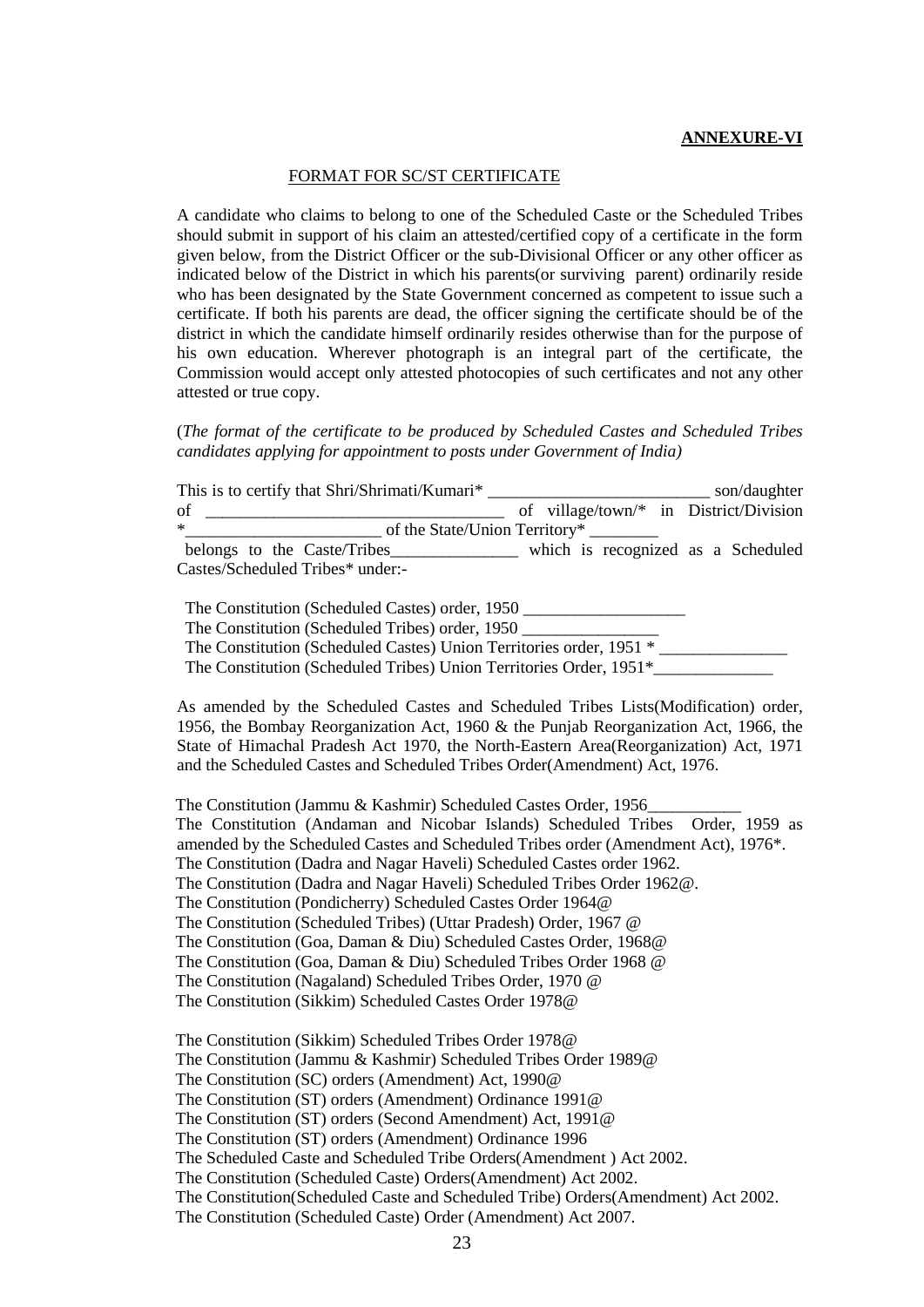%2. Applicable in the case of Scheduled Castes, Scheduled Tribes persons who have migrated from one State/Union Territory Administration.

|     | which is recognized as a Scheduled Caste/Scheduled Tribe in the State/Union Territory* |       |                       |           |    |
|-----|----------------------------------------------------------------------------------------|-------|-----------------------|-----------|----|
|     | issued<br>by                                                                           |       |                       |           |    |
|     |                                                                                        |       |                       |           |    |
| %3. | Shri/Shrimati/Kumari and /or * his/her family ordinarily reside(s)                     |       |                       |           | in |
|     |                                                                                        |       |                       |           | of |
|     |                                                                                        |       |                       |           |    |
|     |                                                                                        |       |                       |           |    |
|     |                                                                                        |       |                       | Signature |    |
|     |                                                                                        | $***$ |                       |           |    |
|     |                                                                                        |       | (with seal of office) |           |    |
|     |                                                                                        |       |                       |           |    |
|     |                                                                                        |       |                       |           |    |
|     | * Please delete the words which are not applicable                                     |       |                       |           |    |
|     |                                                                                        |       |                       |           |    |

NOTE: The term ordinarily reside(s) used here will have the same meaning as in section 20 of the Representation of the People Act, 1950.

#### \*\* **List of authorities empowered to issue Caste/Tribe Certificates**:

- (i) District Magistrate/Additional District Magistrate/Collector/Deputy Commissioner/Additional Deputy Commissioner/Dy.Collector/Ist Class Stipendiary Magistrate/Sub-Divisional Magistrate/Extra-Assistant Commissioner/Taluka Magistrate/Executive Magistrate.
- (ii) Chief Presidency Magistrate/Additional Chief Presidency Magistrate/Presidency Magistrate.
- (iii) Revenue Officers not below the rank of Tehsildar.
- (iv) Sub-Divisional Officers of the area where the candidate and/or his family normally resides.
- **NOTE**: ST candidates belonging to Tamil Nadu state should submit caste

certificate ONLY FROM THE REVENUE DIVISIONAL OFFICER.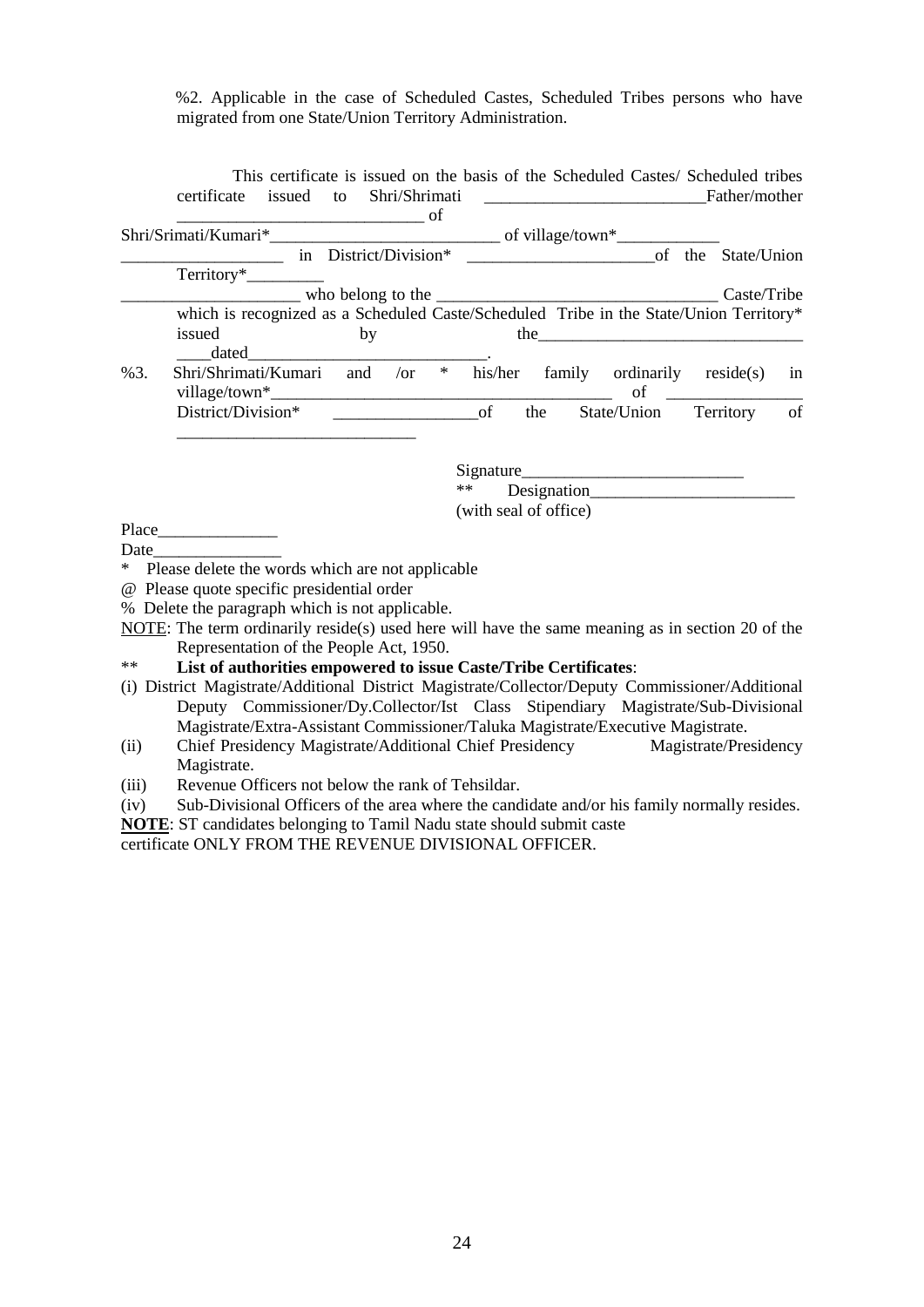#### **ANNEXURE-VII**

## (FORM OF CERTIFICATE TO BE PRODUCED BY OTHER BACKWARD CLASSES APPLYING FOR APPOINTMENT TO POSTS UNDER THE GOVERNMENT OF INDIA)

This is to certify that Shri /Smt./Kumari \_\_\_\_\_\_\_\_\_\_\_\_\_\_\_\_\_\_\_\_\_\_\_son/daughter of  $\frac{1}{\sqrt{1-\frac{1}{2}}\int_0^t \frac{1}{2} \int_0^t \frac{1}{2} \int_0^t \frac{1}{2} \int_0^t \frac{1}{2} \int_0^t \frac{1}{2} \int_0^t \frac{1}{2} \int_0^t \frac{1}{2} \int_0^t \frac{1}{2} \int_0^t \frac{1}{2} \int_0^t \frac{1}{2} \int_0^t \frac{1}{2} \int_0^t \frac{1}{2} \int_0^t \frac{1}{2} \int_0^t \frac{1}{2} \int_0^t \frac{1}{2} \int_0^t \frac{$ in District/Division \_\_\_\_\_\_\_\_\_\_\_\_\_\_\_\_\_\_\_\_\_\_ in the State/Union Territory belongs to the Community which is recognized as a backward class under the Government of India, Ministry of Social Justice and Empowerment's Resolution No. \_\_\_\_\_\_\_\_\_\_\_\_\_\_\_\_\_\_\_\_\_\_\_\_\_ dated \_\_\_\_\_\_\_\_\_\_\_\_\_\_\_\_\_\*. Shri/Smt./Kumari and/or his/her family ordinarily reside(s) in the District/Division of the State/Union Territory. This is also to certify that he/she does not belong to the persons/sections (Creamy Layer) mentioned in Column 3 of the Scheduled to the Government of India, Department of Personnel & Training O.M. No. 36012/22/93- Estt (SCT) dated 8.9.1993\*\*. District Magistrate Deputy Commissioner etc. Dated: Seal:

\* The authority issuing the certificate may have to mention the details of Resolution of Government of India, in which the caste of the candidate's is mentioned as OBC.

\*\* As amended from time to time.

Note: The term "Ordinarily" used here will have the same meaning as in Section 20 of the Representation of the People Act,1950.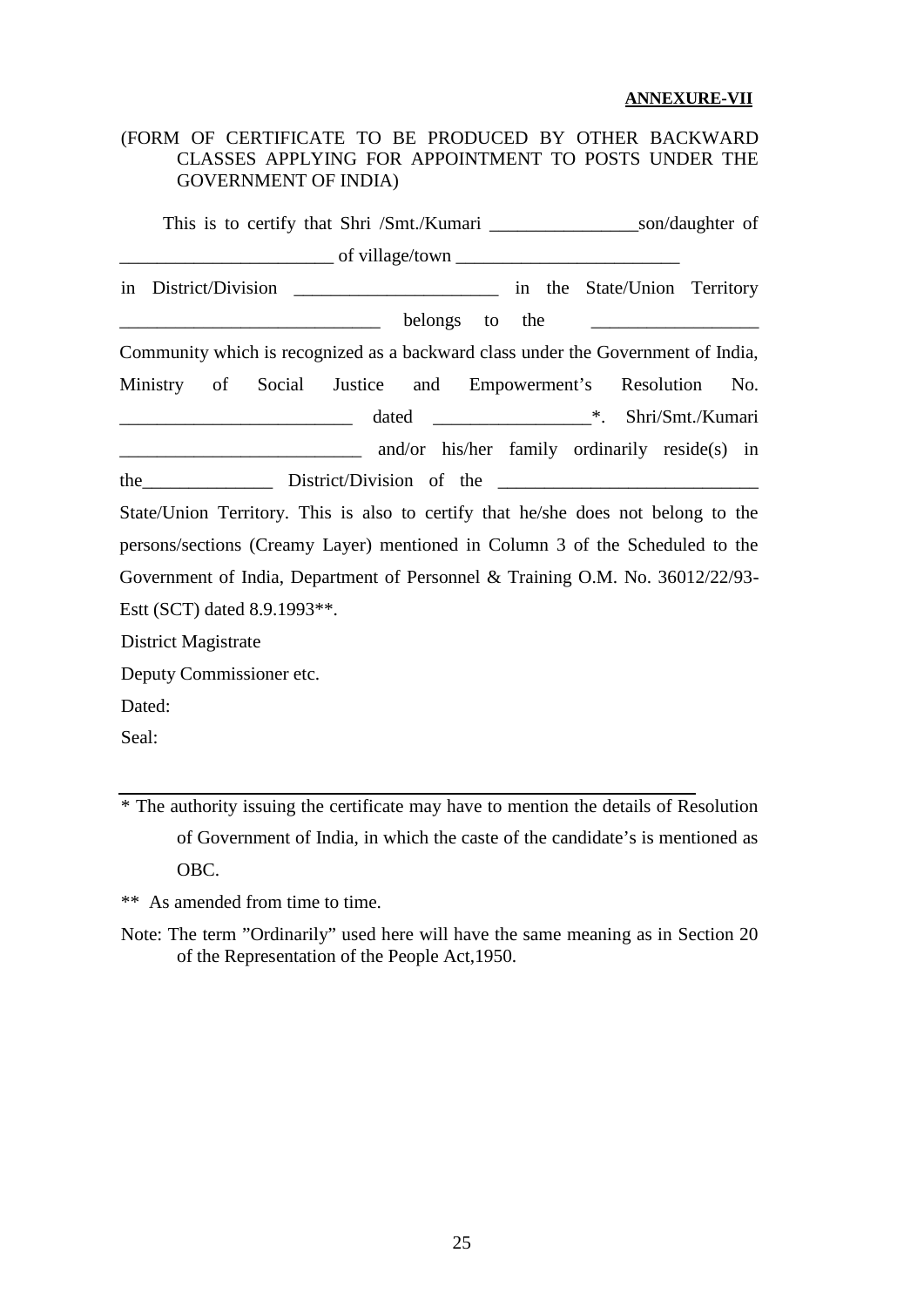#### **Annexure-VIII (FORM-II)**

#### **DISABILITY CERTIFICATE (IN CASE OF AMPUTATION OR COMPLETE PERMANENT PARALYSIS OF LIMBS AND IN CASES OF BLINDNESS)**

(See rule 4)

## **(NAME AND ADDRESS OF THE MEDICAL AUTHORTIY ISSUING THE CERTIFICATE)**

**Recent PP size Attested Photograph (showing face only) of the person with disability**

| Certificate No. | <b>Date:</b> |
|-----------------|--------------|
|-----------------|--------------|

| This        | is                                               | to  | certify that I                                             |  | have | carefully examined                                                               |    |      |
|-------------|--------------------------------------------------|-----|------------------------------------------------------------|--|------|----------------------------------------------------------------------------------|----|------|
|             |                                                  |     |                                                            |  |      | Shri/Smt/Kum_________________________Son/wife/daughter__________________________ |    |      |
| <b>Date</b> | of                                               |     | <b>Birth___________________</b>                            |  |      |                                                                                  |    |      |
|             | male/Female____________                          |     |                                                            |  |      |                                                                                  |    |      |
|             |                                                  |     | Registration No.                                           |  |      | resident                                                                         | of | Home |
|             |                                                  |     |                                                            |  |      |                                                                                  |    |      |
|             |                                                  |     |                                                            |  |      |                                                                                  |    |      |
|             | $State$ <sub>___________________________</sub> . |     |                                                            |  |      |                                                                                  |    |      |
|             |                                                  |     | Whose photograph is affixed above, and an satisfied that : |  |      |                                                                                  |    |      |
|             | $(A)$ he/she is a case of:                       |     |                                                            |  |      |                                                                                  |    |      |
| $\bullet$   | locomotor disability                             |     |                                                            |  |      |                                                                                  |    |      |
| $\bullet$   | blindness                                        |     |                                                            |  |      |                                                                                  |    |      |
|             |                                                  |     | (Please tick as applicable)                                |  |      |                                                                                  |    |      |
|             |                                                  |     |                                                            |  |      |                                                                                  |    |      |
|             |                                                  |     |                                                            |  |      |                                                                                  |    |      |
|             |                                                  |     |                                                            |  |      |                                                                                  |    |      |
|             | $(A)$ He/She                                     | has |                                                            |  | (in  |                                                                                  |    |      |
|             |                                                  |     |                                                            |  |      | percent(in words) permanent physical impairment/blindness in relation            |    | to   |
|             |                                                  |     |                                                            |  |      | his/her__________________(part of body) as per guidelines(to be specified).      |    |      |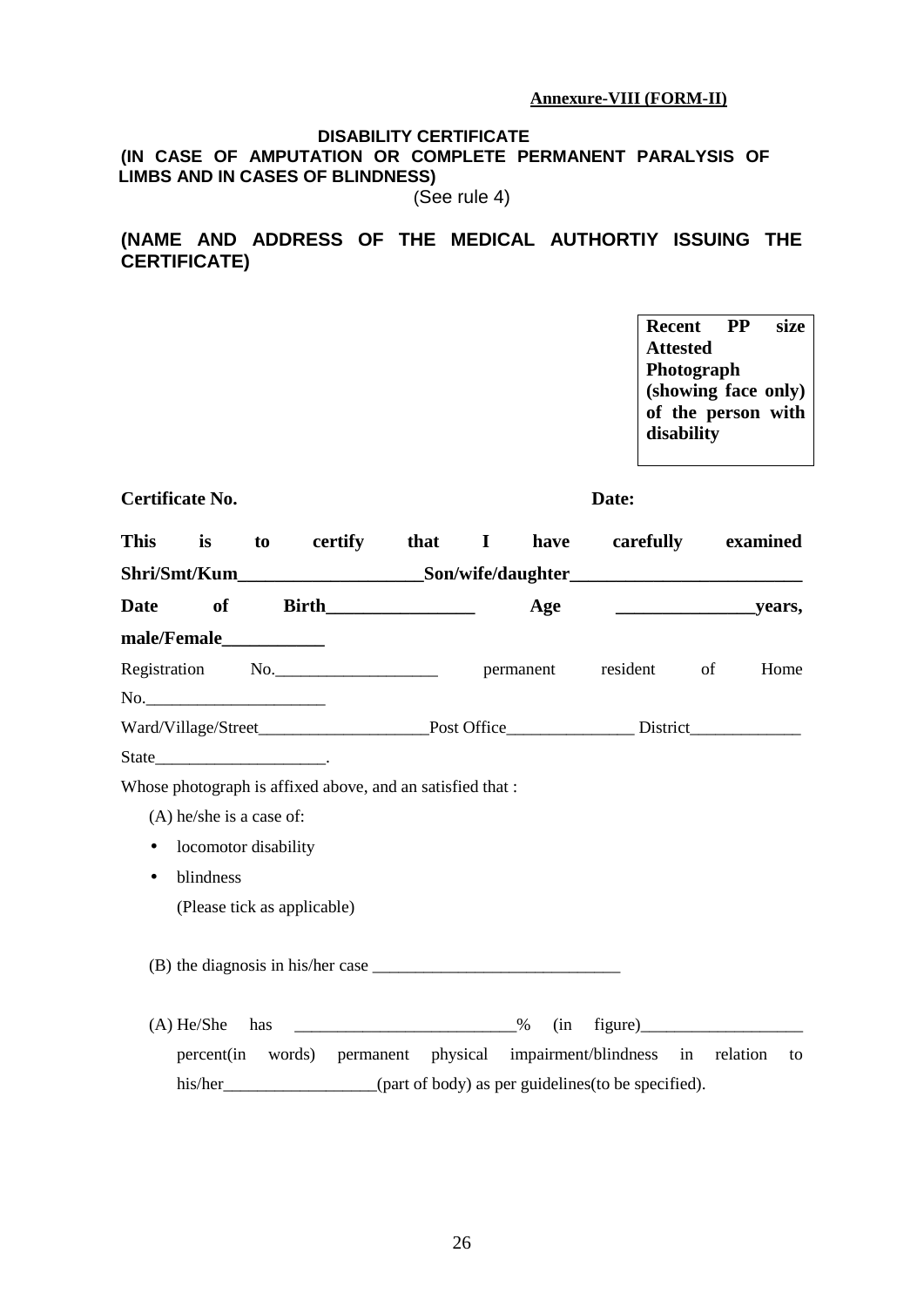2. The applicant has submitted the following document as proof of residence:-

| Date of Issue | Details of authority issuing |
|---------------|------------------------------|
|               | certificate.                 |
|               |                              |
|               |                              |
|               |                              |

# (Signature and Seal of Authorsed Signatory of

notified Medical Authority)

Signature/Thumb impression of the person in whose favour disability certificate is issued.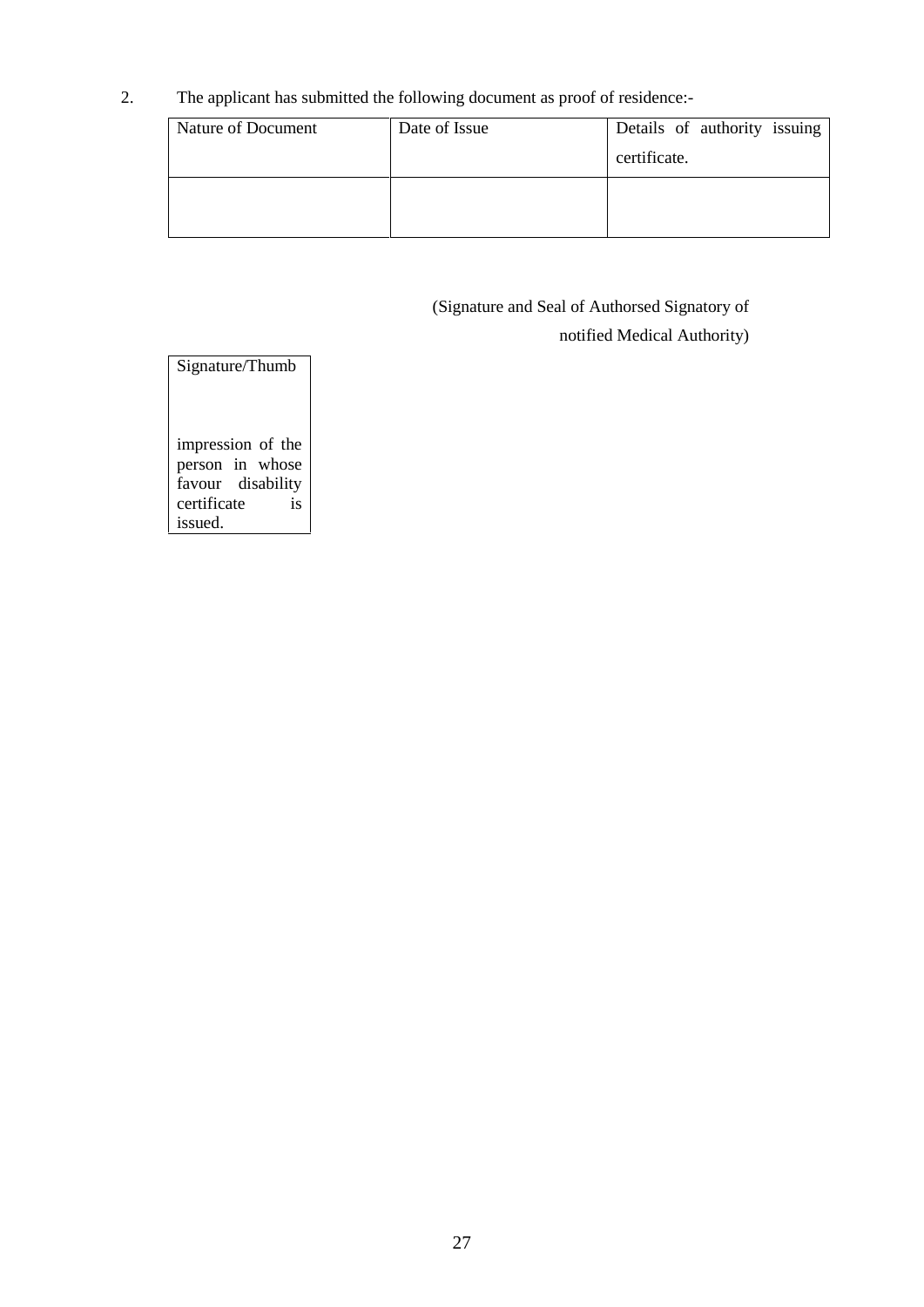# Annexure-VIII (FORM-IV)

## DISABILITY CERTIFICATE (In case other than those mentioned in Forms II)

# (NAME AND ADDRESS OF THE MEDICAL AUTHORTIY ISSUING THE CERTIFICATE)

(See rule 4)

Recent PP size Attested **Photograph** (showing face only) of the person with disability

Certificate No. 2008 - 2008 - 2009 - 2010 - 2010 - 2010 - 2010 - 2010 - 2010 - 2010 - 2010 - 2010 - 2010 - 201

This is to certify that I have carefully examined Shri/Smt/Kum \_Son/wife/daughter of Shri \_\_\_\_\_\_\_\_\_\_\_\_ Date of Birth\_\_\_\_\_\_\_\_\_ (DD/MM/YY) Age \_\_\_\_\_\_\_\_\_years, male/Female\_\_\_\_\_\_\_\_\_\_\_ Registration No.\_\_\_\_\_\_\_\_\_\_\_\_\_ permanent resident of House No.\_\_\_\_\_\_\_\_\_\_\_\_\_\_\_\_\_\_\_\_\_ Ward/Village/Street \_\_\_\_\_\_\_\_\_\_\_\_\_\_\_ Post Office District State State Whose photograph is affixed above, and an satisfied that he/She is a Case of The Music extent disability. His/her extent of percentage physical impairment/disability has been evaluated as per guidelines(to be specified) for the disabilities (to be specified) and is shown against the relevant disability in the table below:-

| S.No | <b>Disability</b>    | <b>Affected</b><br>part<br><b>of</b><br>the<br>body | <b>Diagnosis</b> | physical<br><b>Permanent</b><br>impairment/ment<br>al disabilities (in<br>%) |  |
|------|----------------------|-----------------------------------------------------|------------------|------------------------------------------------------------------------------|--|
| 1.   | Locomotor disability | @                                                   |                  |                                                                              |  |
| 2    | Low vision           | #                                                   |                  |                                                                              |  |
| 3.   | <b>Blindness</b>     | <b>Both Eyes</b>                                    |                  |                                                                              |  |
| 4.   | Hearing impairment   | \$                                                  |                  |                                                                              |  |
| 5.   | Mental retardation   | X                                                   |                  |                                                                              |  |
| 6.   | Mental-illness       | X                                                   |                  |                                                                              |  |

(Please strike out the disabilities which are not applicable)

2. The above condition is progress/non progress/likely to improve/not likely to

improve.

3. Reassessment of disability is:

(i) not necessary

Or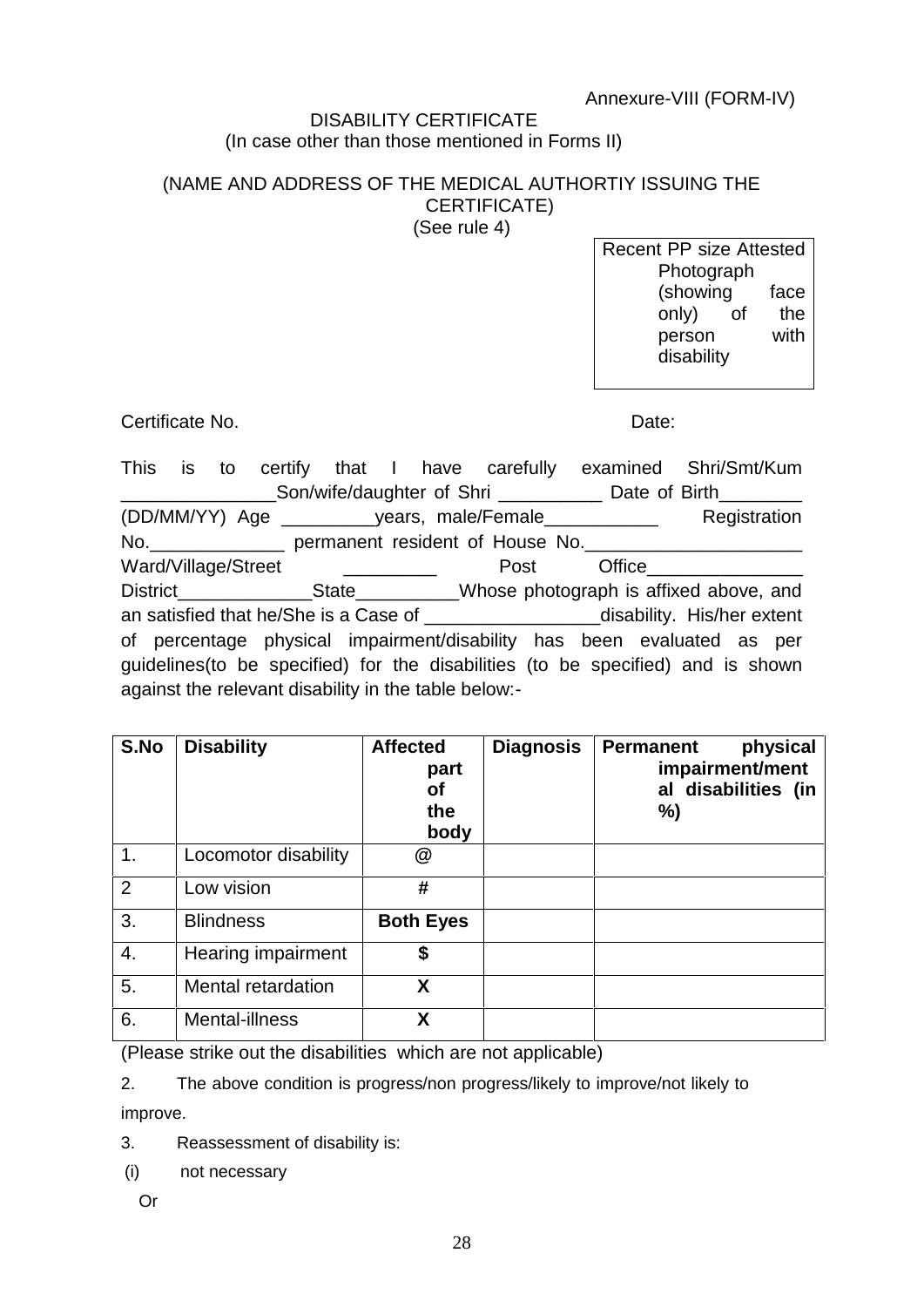(ii) is recommended/after \_\_\_\_\_\_\_\_ years\_\_\_\_\_\_\_on this, and therefore this certificate shall be valid till (DD) (MM) (YY)

# **@ e.g. Left/Right/both arms/Legs**

- **# e.g. Single eye/both eyes**
- **\$ e.g. Left/Right/both ears.**
	- 4. The applicant has submitted the following document as proof of residence:

| <b>Nature of Document</b> | Date of issue | of<br>Details<br>authority |
|---------------------------|---------------|----------------------------|
|                           |               | issuing certificate        |
|                           |               |                            |
|                           |               |                            |
|                           |               |                            |

(Authorised Signatory of notified Medical Authority

(Name and Seal) **Countersigned** 

{ (Countersignature and seal of the CMO/Medical Superintendent /Head of Government Hospital, in case the certificates issued by a medical authority who is not a permanent servant (with seal)}

| Signature/Thumb        |       |
|------------------------|-------|
| impression of the      |       |
| person in whose        |       |
| favour<br>disability   |       |
| certificate is issued. |       |
|                        |       |
|                        | Note: |

Note: In case this certificate is issued by a medical authority who is not a government servant, it shall be valid only if countersigned by the Chief Medical

Officer on the District."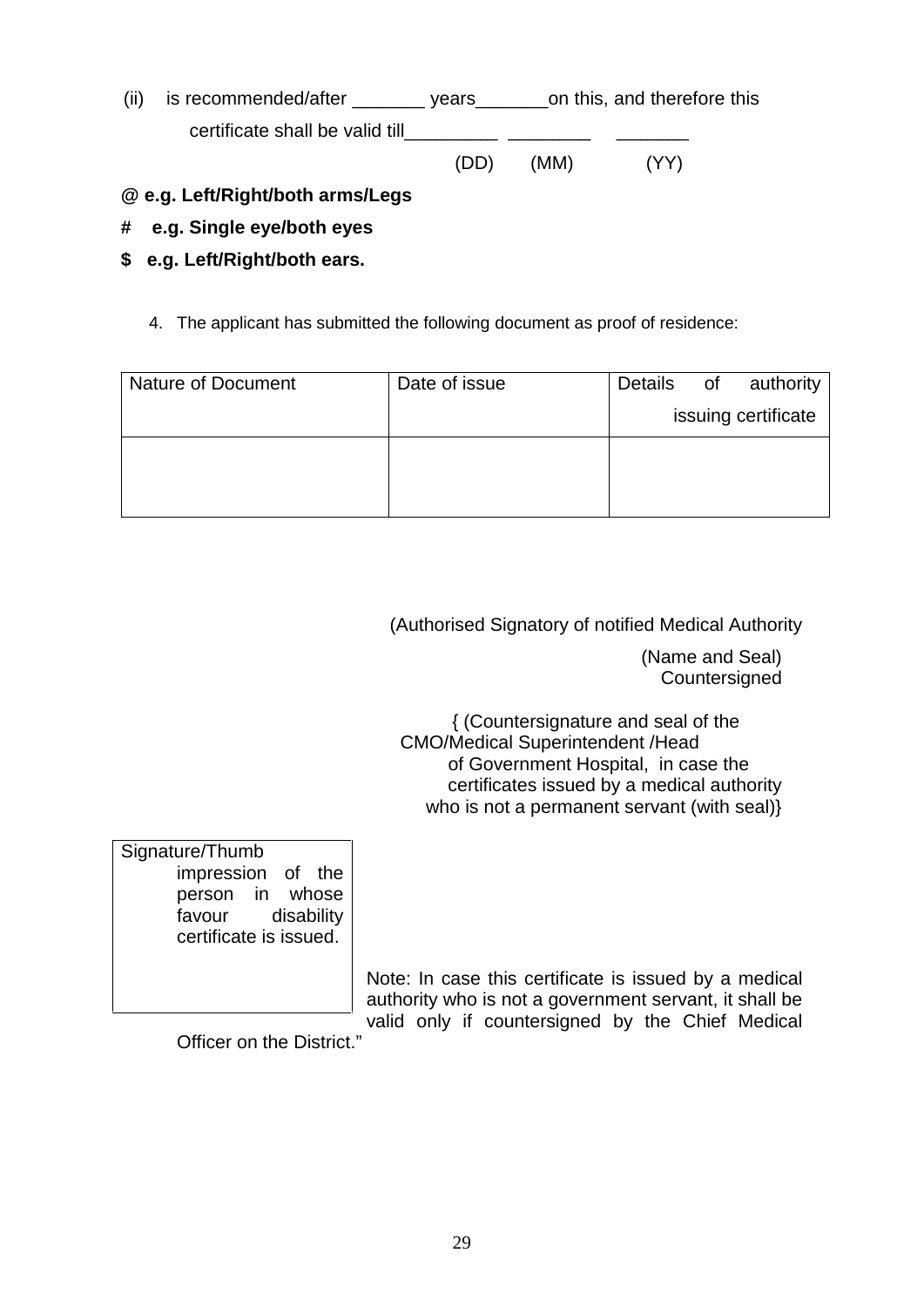## GOVERNMENT OF INDIA

FORM OF MEDICAL CERTIFICATE TO BE PRODUCED BY THE PHYSICALLY HANDICAPPED CANDIDATES WHO SEEK EXEMPTION FROM APPEARING IN THE TYPEWRITING TEST FOR LOWER DIVISION CLERK.

This is to certify that Sh/Smt/Kum \_\_\_\_\_\_\_\_\_\_\_\_\_\_\_\_\_\_\_\_\_\_\_\_\_son/daughter/wife of Shri\_\_\_\_\_\_\_\_\_\_\_\_\_\_is suffering from **EXECUTE:** 

Clinical diagnosis as a result of which he/she has the following disabilities. (Brief description of his/her disabilities)

--------------------------------------- --------------------------------------- --------------------------------------- ---------------------------------------

> Photograph of candidate clearly showing Face with affected portion of the body

This is a permanent disability and the extent of his/her disability works to  $\frac{1}{2}$  % of disability.

This disability is likely to interfere with Typewriting (specify)

\_\_\_\_\_\_\_\_\_\_\_\_\_\_\_\_\_\_\_\_\_\_\_\_\_\_\_\_\_\_\_

-------------------------------------------------------------------------------------------------------------

Signature of candidate Signature of Civil Surgeon

Name: Place: Official Stamp: